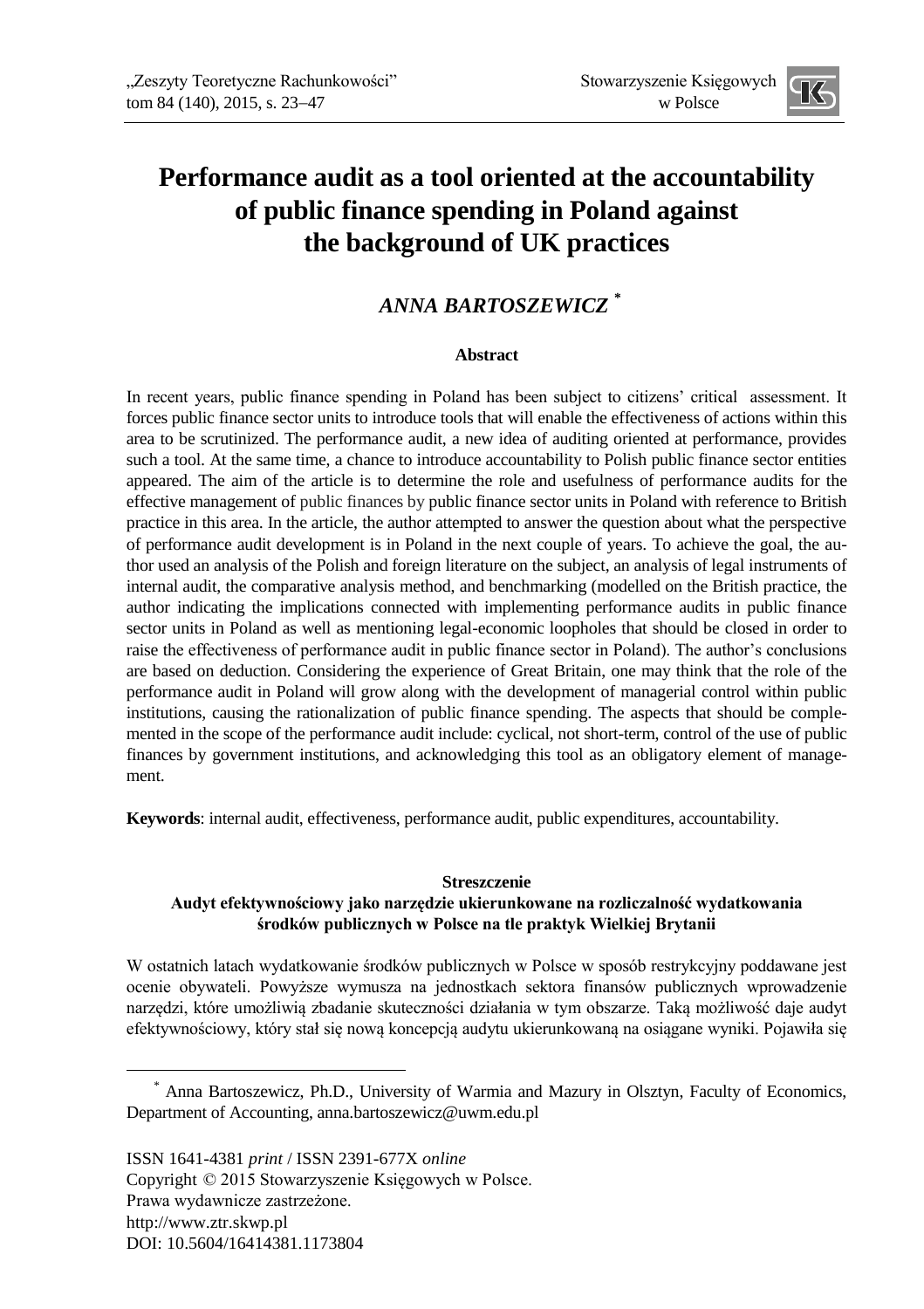jednocześnie szansa na wprowadzenie rozliczalności podmiotów sektora finansów publicznych w Polsce. Celem niniejszego artykułu jest określenie znaczenia i przydatności audytów efektywnościowych dla racjonalnego gospodarowania środkami publicznymi przez jednostki sektora finansów publicznych w Polsce, z odwołaniem się do praktyk brytyjskich w tym zakresie. W artykule podjęto próbę odpowiedzi na pytanie, jakie są perspektywy rozwoju audytu efektywnościowego w Polsce w ciągu kilku najbliższych lat. Do realizacji przyjętego w artykule celu wykorzystano następującą metodykę badań: analizę literatury polskiej i zagranicznej w przedmiotowym zakresie, analizę aktów prawnych w obszarze audytu wewnętrznego, metodę analiz porównawczych, *benchmarking* (wzorując się na praktykach brytyjskich, wskazano na implikacje związane z wdrożeniem audytów efektywnościowych w jednostkach sektora finansów publicznych w Polsce oraz zidentyfikowano luki, które należy ewentualnie uzupełnić w celu podniesienia skuteczności audytów efektywnościowych w jednostkach sektora finansów publicznych w Polsce). Wnioskowanie przeprowadzono z zastosowaniem metody dedukcji. Na podstawie doświadczeń Wielkiej Brytanii można sądzić, że rola audytów efektywnościowych w Polsce bedzie rosnąć wraz z rozwojem kontroli zarządczej w instytucjach publicznych, powodując racjonalizację wydatkowania środków publicznych. Uzupełnienia w zakresie skuteczności audytów efektywnościowych wymaga między innymi uznanie tego narzędzia jako obowiązkowego elementu zarządzania, a nie jako obowiązku ustawowego czy też poddawanie cyklicznemu, nie zaś doraźnemu badaniu wykorzystanie środków publicznych przez instytucje państwowe.

**Słowa kluczowe**: audyt wewnętrzny, efektywność, audyt efektywnościowy, wydatki publiczne, rozliczalność.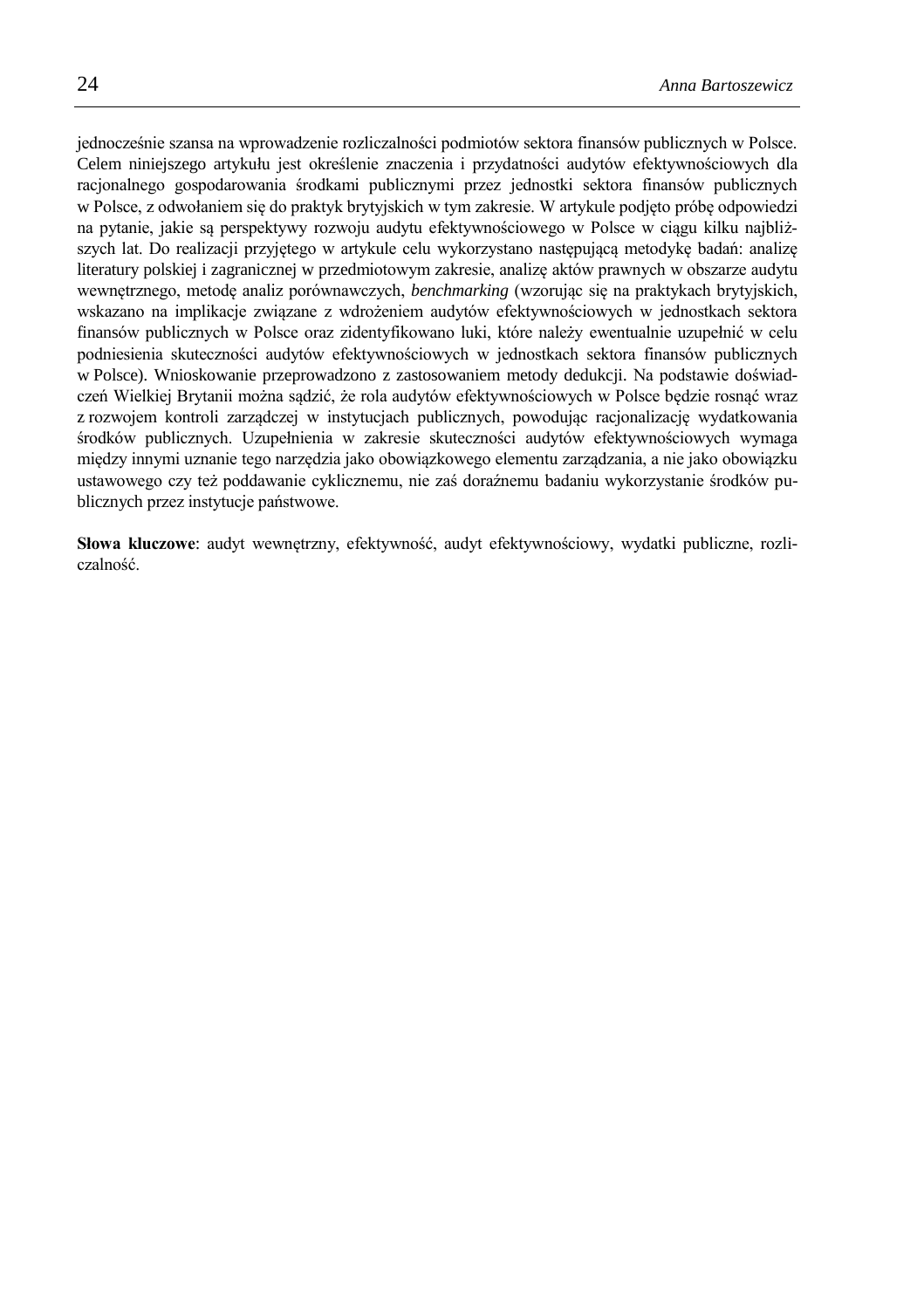### **Introduction**

Public finance has always been an area of popular interest because of its practical dimension, which portrays the relationship between a state and society. In recent years, effective management of public finance has been more and more often emphasized, because it is the area which is subject to citizens' critical assessment.

The above observations mean the need to implement adequate tools in the public finance sector units in order to support the assessment process of actions carried out by the management of the public sector units in Poland.

One solution to this problem was the implementation of internal audit to some units of the public finance sector in 2002 in Poland (the Act on the Change of the Public Finance Act …, 2001, sec. 35), which was a response to the requirements of the European Union in the scope of the need to protect the correct utilization of public funds by units belonging to the public finance sector.

Within 12 years of its introduction, the form of Polish internal audit has changed several times, from a compliance audit to a performance audit. The latter has become the new idea of auditing in the units of the public finance sector, aimed at the achieving the best results. It consists in carrying out a cause and effect analysis, which is a key to the assessment of the results made by a unit. At the same time, a chance to introduce accountability to Polish public finance sector entities appeared, so that the society is assured that public finances are wisely spent.

The aim of the article is to determine the role and usefulness of performance audits for the effective management of public finances by public finance sector units in Poland, with reference to British practice in this area. In the article the author attempted to answer the question what the perspective of performance audit development is in Poland in the next couple of years. To achieve the goal, the author used an analysis of the Polish and foreign literature on the subject, an analysis of the legal instruments of internal audits, the comparative analysis method, and benchmarking (modelled on the British practice, the author indicating the implications connected with implementing performance audits in public finance sector units in Poland and also mentioning legaleconomic loopholes that should be closed in order to raise the effectiveness of the performance audit in the public finance sector in Poland). The author's conclusions are based on deduction. The article is a complement to a research gap in the scope of the diagnosis of barriers and possible problems that may occur while conducting a performance audit in public finance sector units in Poland. Considering the fact that the analysis conducted in the article was focused mainly on the performance audit in performance-based budgeting, the article makes a particular input into accounting studies.

The article consists of four subsections, the introduction and conclusions. The first subsection includes the characteristics of the idea and development of the performance audit around the world, and its connections with the accountability process. The second subsection presents the development of the performance audit in Poland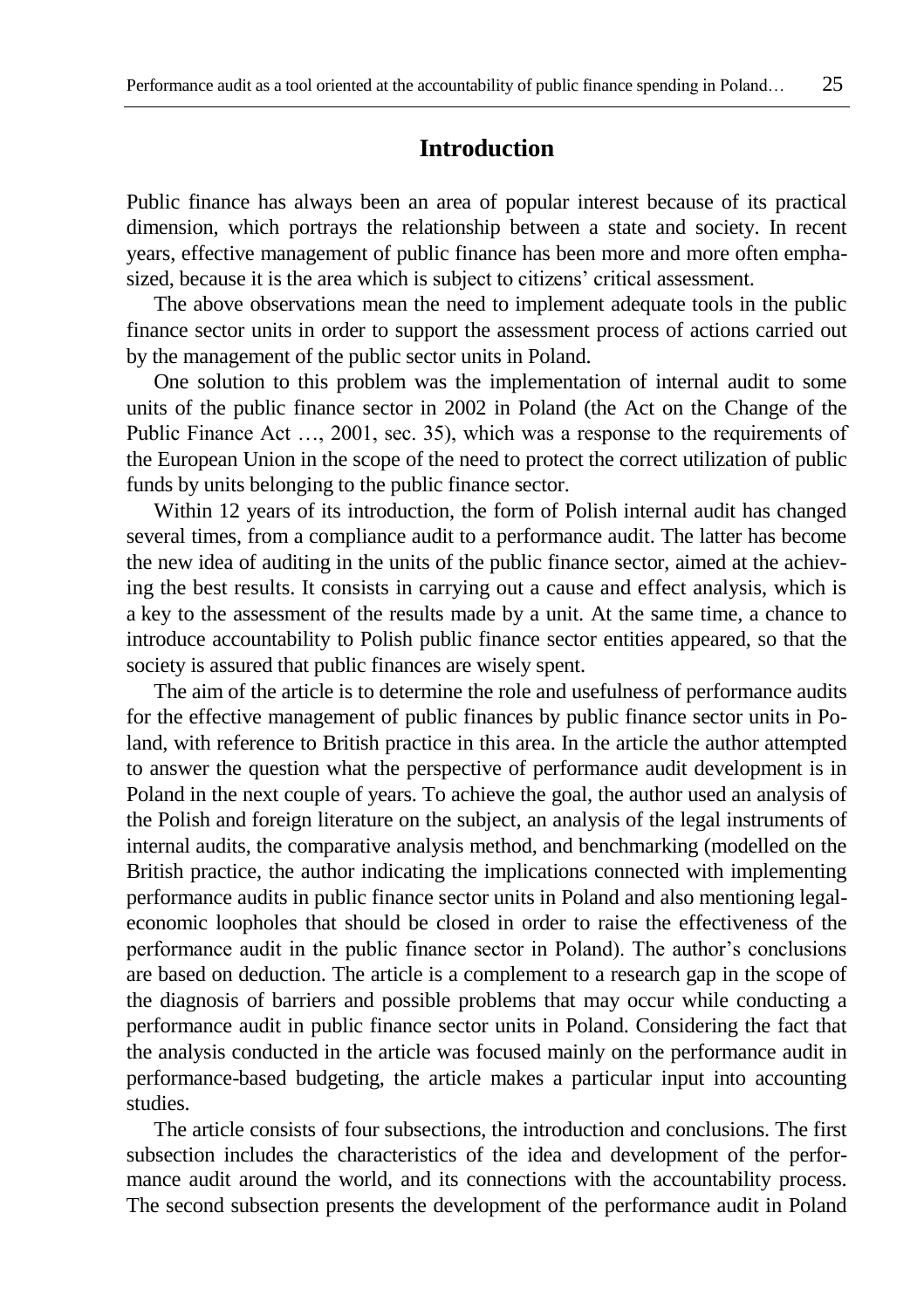and the fields of audit in Great Britain that directed Poland towards the performance audit. The author compared the legal framework in those two countries in order to indicate shared conditions in the range of the performance audit. In the third subsection, the author presents the actions of the British National Audit Office (NAO) and the Supreme Audit Office (NIK) in Poland as an example of institutions that conduct performance audits. The last subsection includes the description of the concept of British performance audit programs carried out by the NAO. The author also presented possible problems that may appear while conducting performance audits in public finance sector units in Poland. Moreover, the author indicated legal-economic loopholes that ought to be closed in order to effectively use the performance audit in the above-mentioned entities.

It should be emphasized that the performance audit used in public finance sector units is the outcome of implementing managerial control processes and it only begins to fully function at present. Thus, the issues of the performance audit functioning presented in the article show mainly theoretical aspects and they are attempts to identify detailed problems, they are not a reflection of the used practices.

The author chose such a topic of the article in order to emphasize the importance of the performance audit in Poland and indicated the possible problems as well as loopholes connected with conducting the performance audit. The article includes an analysis of the development and usefulness of the performance audit in public finance sector units in Poland with reference to Western practices. It is a tool that, on the one hand, directs the conducted activities towards the effectiveness of the operation of public finance sector units, thanks to the rationalization of expenses, and may force a full introduction of accountability in Poland; however, on the other hand, it requires refining in some aspects.

The solutions presented in the article are directed both to Polish and British internal auditors in order to popularise good practice, and to people interested in auditing.

## **1. Definitional presentation and development of the performance audit around the world and its connection with the accountability process**

The performance audit has developed over several decades in many parts of the world with the aim of assessing aspects of how government organizations have performed and have used the resources provided to them. It grew initially in Europe, Australasia and North America during the 1970s and 1980s, taking root in many democracies – at national level within Supreme (or state) Audit Institutions (SAIs), and variously at state, provincial, regional, local and municipal levels as auditors widened their perspective, from whether the money was spent as intended, to broader considerations of whether it was spent efficiently and, even more challengingly, whether it was used to good effect (Lonsdale *et al*., 2011, p. 4). By the 1990s, the performance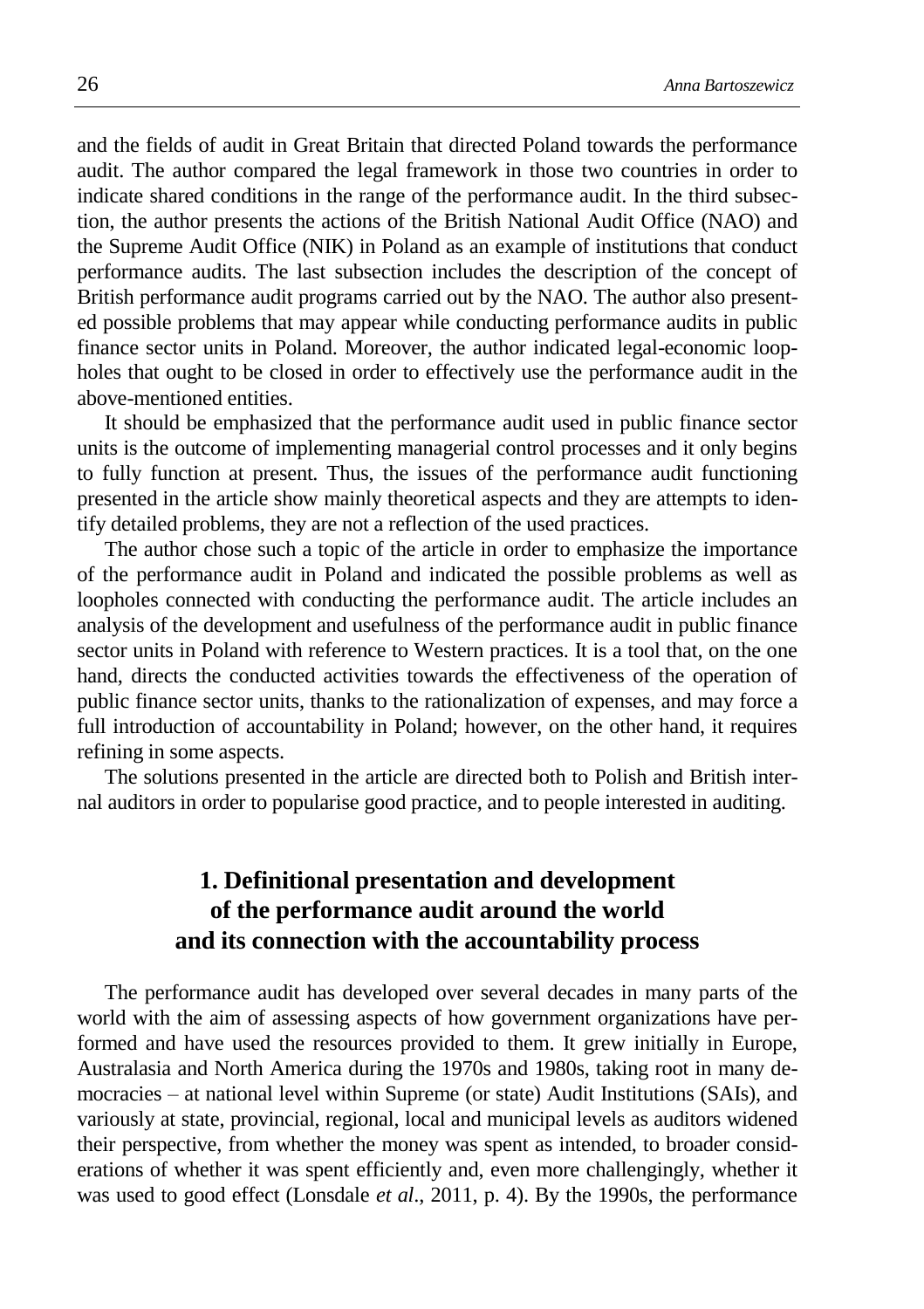audit was fully established in most advanced economies, with its own procedures and principles (Alwardat and Abdelhafid, 2014, p. 86).

Johnsen and Vakkuri (2001, p. 585) note that this is particularly apparent in Australia, Canada, Finland, France, Norway, New Zealand, the Netherlands, Sweden, the UK and the USA.

Information about conducting the performance audit in selected countries is presented in Table 1.

| Year | Country            | <b>Legislation</b>                                              |
|------|--------------------|-----------------------------------------------------------------|
| 1921 | The United States  | General Accounting Office established with broad man-           |
|      | of America         | date to investigate , all matters relating to the receipt, dis- |
|      |                    | bursement, and application of public funds" and "to make        |
|      |                    | recommendations looking to greater economy and effi-            |
|      |                    | ciency in public expenditures". Subsequent acts have            |
|      |                    | clarified and expanded the mandate.                             |
| 1983 | The United Kingdom | The National Audit Act formalized the NAO's ability to          |
|      |                    | examine the economy, efficiency and effectiveness of gov-       |
|      |                    | ernment spending.                                               |
| 1993 | Ireland            | The Comptroller and Auditor General (Amendment) Act             |
|      |                    | allows the C&AG to carry out examinations of the extent         |
|      |                    | to which the acquisition, use and disposal of recourses         |
|      |                    | have been carried out economically and efficiently, but not     |
|      |                    | directly look at effectiveness.                                 |
| 1997 | Australia          | The Auditor General Act authorizes the Auditor General          |
|      |                    | to conduct a performance audit of an entity, a Common-          |
|      |                    | wealth authority or company, other than a Government            |
|      |                    | Business Enterprise.                                            |
| 1998 | Belgium            | Provides for the audit of the sound use of public funds and     |
|      |                    | to examine economy, efficiency and effectiveness.               |

**Table 1**. Performance audit mandates in selected countries

Source: Lonsdale *et al*. (2011, p. 5).

It is worth noting that within the performance audit concept there are different descriptions and forms of audit.  $($ ...) At present, there is no legal definition of performance auditing. The concept is actually conceived as the criteria to be met underlying any study or analysis" (Beliciu, 2012, p. 492). The audit practice main emphasis is to examine the economy, efficiency and effectiveness in the delivery of public services in both financial and non-financial terms.

The INTOSAI Auditing Standards (*Basic Principles in Government Auditing*, 2004) state:  $($ ...) The performance audit is concerned with the audit of economy, efficiency and effectiveness and embraces: (a) audit of the economy of administrative activities in accordance with sound administrative principles and practices, and management policies; (b) audit of the efficiency of utilisation of human, financial and other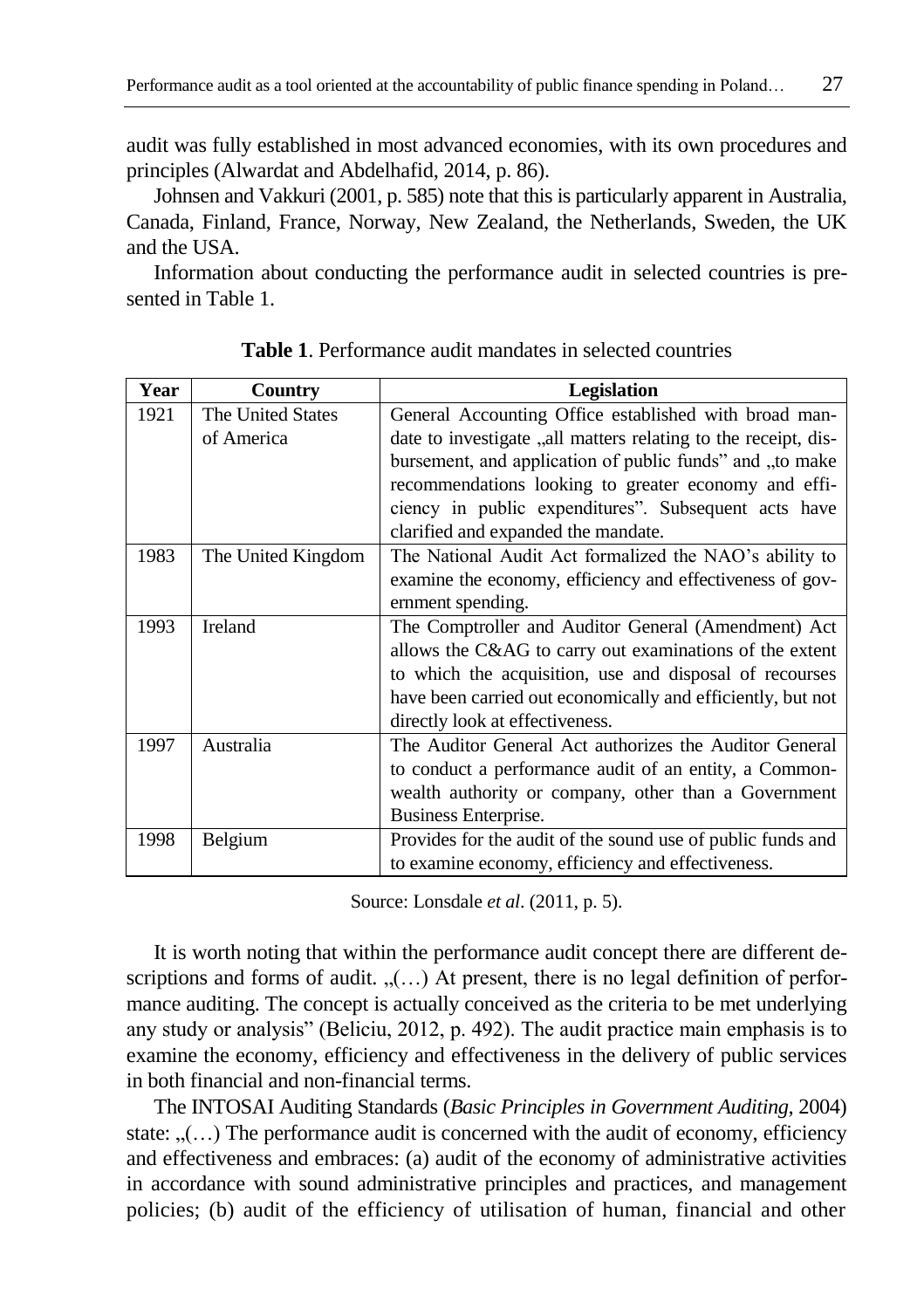resources, including examination of information systems, performance measures and monitoring arrangements, and procedures followed by audited entities for remedying identified deficiencies; and (c) audit of the effectiveness of performance in relation to the achievement of the objectives of the audited entity, and audit of the actual impact of activities compared with the intended impact". Waring and Morgan (2007, p. 323) define the performance audit as  $($ ...) a systematic, objective assessment of the accomplishments or processes of a government program or activity for the purpose of determining its effectiveness, economy, or efficiency".

Daujotait and Macerinskien (2008, p. 178) think that "the aim of the performance audit is to evaluate an audited entity's performance and management in terms of economy, efficiency and effectiveness and to provide recommendations on how to improve the performance of the said entity".

The relations between the elements of the performance audit, i.e. economy, efficiency and effectiveness, are presented in Figure 1.



**Figure 1**. Connections between economy, efficiency and effectiveness

Source: developed by the author on the basis of Ohman (2011, p. 109).

From the information presented in Figure 1, one can understand that the economy shows the scope of tasks undertaken by an organization and is an answer to the question whether the costs in conducted activities were minimized while simultaneously maintaining their quality. Efficiency is a measure of using means by a unit and an indicator of expenses incurred. Effectiveness is to verify the realization of goals planned by a given unit and assessment of the results of tasks undertaken by it. The auditor, carrying out the study oriented at economy, expresses an opinion on the resources used in the unit.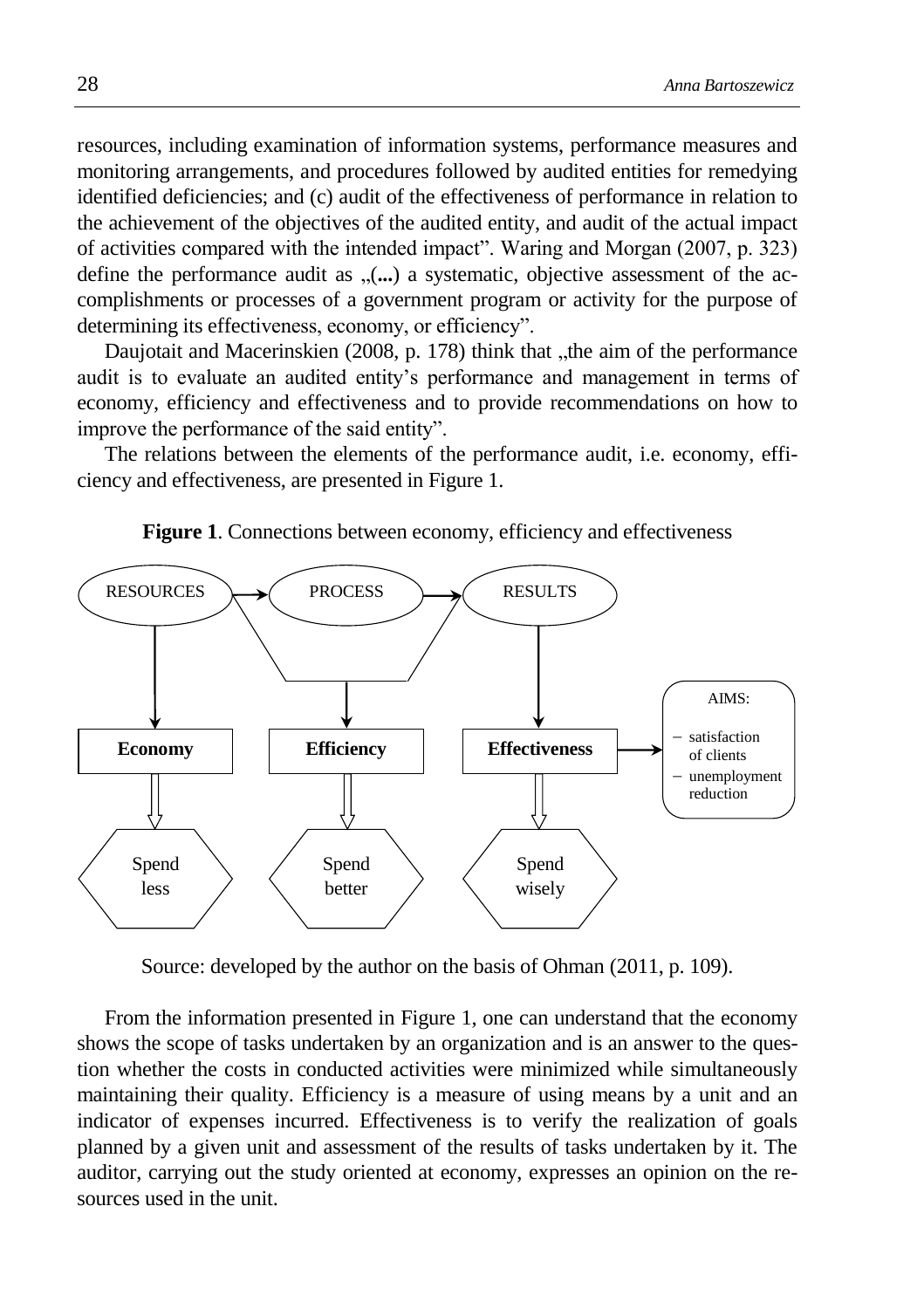Conducting performance audits, one has always to take into consideration the engaged resources of a unit (human resources, material resources, assets or information), analyze the processing of those resources into products (providing services, delivering goods or collecting revenue) and verify the results against the previously assumed goals (e.g. satisfaction of clients, unemployment reduction).

Performance auditing assists the auditee in (Beliciu, 2012, p. 494):

- building financial savings or reducing costs,
- backing-up and streamlining its management,
- providing better quality for services,
- achieving the objectives at a low cost.

Additionally, Kells and Hodge (2011, p. 168) diagnose in their study the elements of the performance audit that have an influence on the innovative character of the public sector. The information about the matter is presented in Table 2.

| <b>Item</b> | <b>Innovation Element</b>                                  | <b>Description</b>                                                                                                                                                                                                                               |
|-------------|------------------------------------------------------------|--------------------------------------------------------------------------------------------------------------------------------------------------------------------------------------------------------------------------------------------------|
| 1.          | Capacity to innovate                                       | The auditee's staff may learn from the audit process<br>(e.g. they may develop new skills from problem diag-<br>nosis and problem solving), thereby enhancing their<br>ability to innovate.                                                      |
| 2.          | Impetus for change                                         | The performance audit (possible or actual) is a source<br>of change pressure.                                                                                                                                                                    |
| 3.          | Identification of possible<br>change                       | The performance audit is a source of ideas.                                                                                                                                                                                                      |
| 4.          | Management endorsement<br>and adoption of change           | Aspects of the performance audit (such as the compe-<br>tence and empathy of the auditors) affect manage-<br>ment decisions about change, and the degree of man-<br>agement buy-in to recommended changes.                                       |
| 5.          | Implementation of the<br>change                            | The auditor may provide advice about implementa-<br>tion. The relationship between the auditor and the<br>auditee affects the level of staff buy-in to the recom-<br>mended changes.                                                             |
| 6.          | Monitoring of innovation<br>and measurement of im-<br>pact | The performance audit can affect the level of the<br>organisation's investment in monitoring systems.<br>Monitoring and follow-up by the auditor of its rec-<br>ommendations can contribute to the agency's own<br>monitoring of the innovation. |

| <b>Table 2.</b> Elements of how the performance audit could affect |
|--------------------------------------------------------------------|
| the six innovation elements                                        |

Source: Kells and Hodge (2011, p. 168).

The points and factors that shape the performance audit allow for using this tool to popularise the process of accountability, which means:  $($ ...) responsibility of persons and entities who were entrusted with public funds for the performed tasks and duties,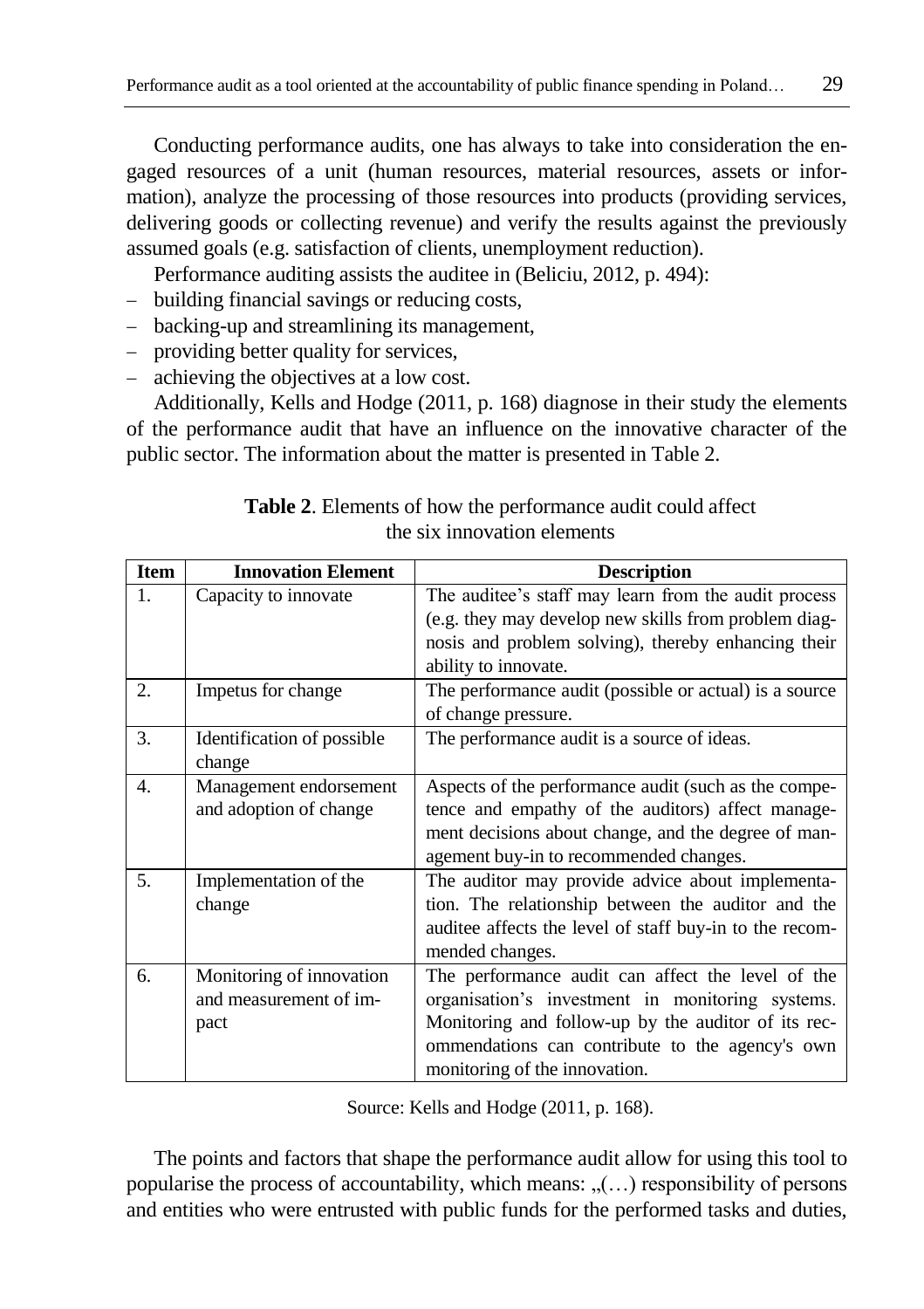for the entrusted public finance, as well as for the application of rules and standards appropriate for the occupied position. The person or the body to which the governing person is responsible and to which they report should be clearly stated" (*Glosariusz terminów...*, 2005).

According to Alwardat and Benamraoui (2014, p. 96), there are two main forms of accountability: (1) managerial accountability, which is applied to managers and professionals by holding them accountable for the use of public resources and (2) political accountability, which is applied to the elected representatives by holding them accountable to their electors for the authority granted to them.

The capacity of accountability means that the supervising body (the contracted party) has to give the society and/or the receiver of the service (the contracting party) a report on the achievement of the goals and on the management of the entrusted resources. However, there are certain risks within the relationship between the contracting party and the contracted party, e.g., the possibility of the occurrence of the conflict of interest between the two parties, or the complexity of operations that could be too difficult to comprehend for the contracting party.

Due to the existence of that risk, the necessity to employ an independent, objective third party in order to verify the credibility of the contracted party's reports on the realization of their tasks arose. It is imperative that the contracting party is assured by the independent third party that the accounting (including the expenses) of the contracted party is reliable. That is why the audit – in relation to accountability – is a strategy that minimizes the risk of the ordering party. The elements of accountability are (Kincaid and Sampias, 2004, p. 204):

- budgeting in connection with the realization of the tasks, and reporting on the realization of the tasks,
- financial reporting,
- audits,
- evaluations.
- monitoring,
- openness of the functioning of the authority.

Since the audit is conducted by independent, objective third parties in accordance with the standards, it is one of the most credible means of accountability. Various forms of audit are a method of control that helps to realize the goals in an appropriate way. Accountability is a commitment on the part of the public authorities on revealing, explaining and justifying the fulfilment of the obligations (*Accountability, Performance Reporting…*, 1996, p. 9). The need for accountability contributed to the necessity of a greater amount of information on the programs and services of the public sector. Public officers, employers as well as citizens want to know, and have the right to know, if the public sector funds are handled properly and in accordance with the law and with the executive regulations. Moreover, these groups of people want to know if the public sector services achieve their goals and if they operate in an economic and effective way.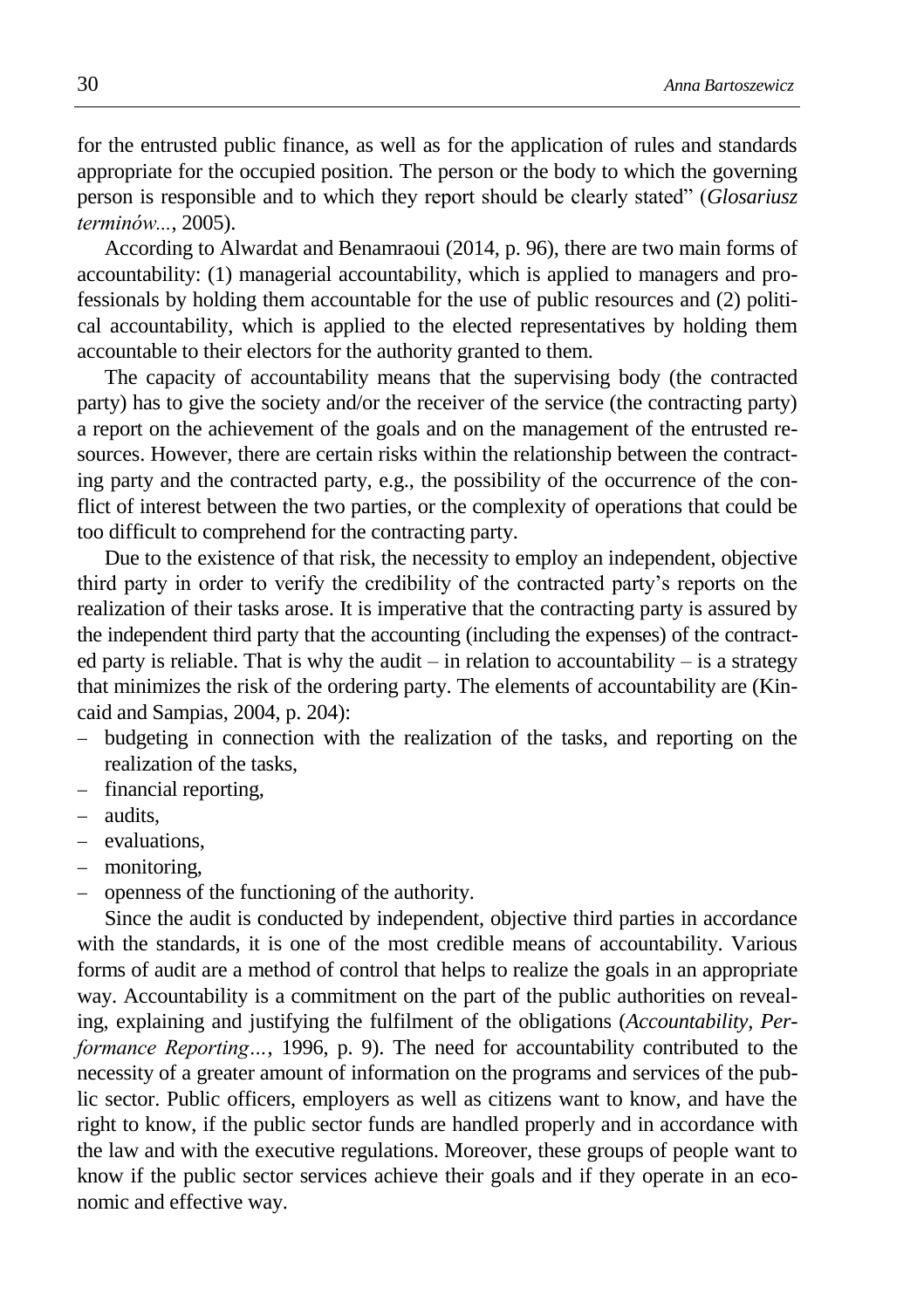One of the aims of the public sector audit is to make sure that the funds are spent in accordance with their purpose, controlling the finance management and revealing improper or unlawful activities. Audit, a tool available to public officers and to the society, serves the purpose of evaluating the effectiveness of public officers' actions – in both financial and operational terms. Audits reveal inaccuracies and create the possibility of evaluating the actions that have an influence over the effectiveness and efficiency of the organization.

## **2. Legal-economic conditions of the development of the performance audit in Poland in comparison with the development of audit practices in Great Britain**

The internal audit was introduced in selected units of the public finance sector in Poland on 1st January 2002 (the Act on the Change of the Public Finance Act …, 2001, sec. 35). At first, it consisted in scrutinizing the compliance of a unit's operations with the provisions of the law and in verifying the correctness of the realization of the planned actions. Then, in subsequent years, the internal audit evolved and amendments of legal acts changed its shape from a being tool examining the compliance of financial management towards being an instrument supporting the efficient management of a unit.

Definitively, on 1st January 2010 the Act on Public Finance of 27th August 2009 came into force in Poland and transformed the idea of the audit from financialaccounting into the financial-managerial aspect, embracing with its scope all areas of the functioning of a unit. In accordance with sec. 272 of the above-mentioned normative act, the internal audit becomes an independent and objective activity, the purpose of which is to support the minister managing a department or the manager of a unit in the realization of goals and tasks through the regular evaluation of managerial control and advisory activities. The evaluation concerns, in particular, the adequacy, effectiveness and efficiency of the managerial control in the governmental administration department or in a unit.

The above-mentioned evolution of the audit resulted from the implementation of managerial control, which constitutes all actions undertaken in order to ensure the realization of goals and tasks in a lawful, effective, economic and timely way (The Act of Public Finance, 2009, sec. 28). Its aim is to ensure, in particular: compliance of the activity with the provisions of the law and internal procedures, the effectiveness and efficiency of the action, the credibility of reports, resource protection, observing and promoting principles of ethical proceedings, how efficientt and effective the information flow is and risk management. The internal auditor, within the assessment of managerial control that covers all aspects of functioning of a unit, will focus on the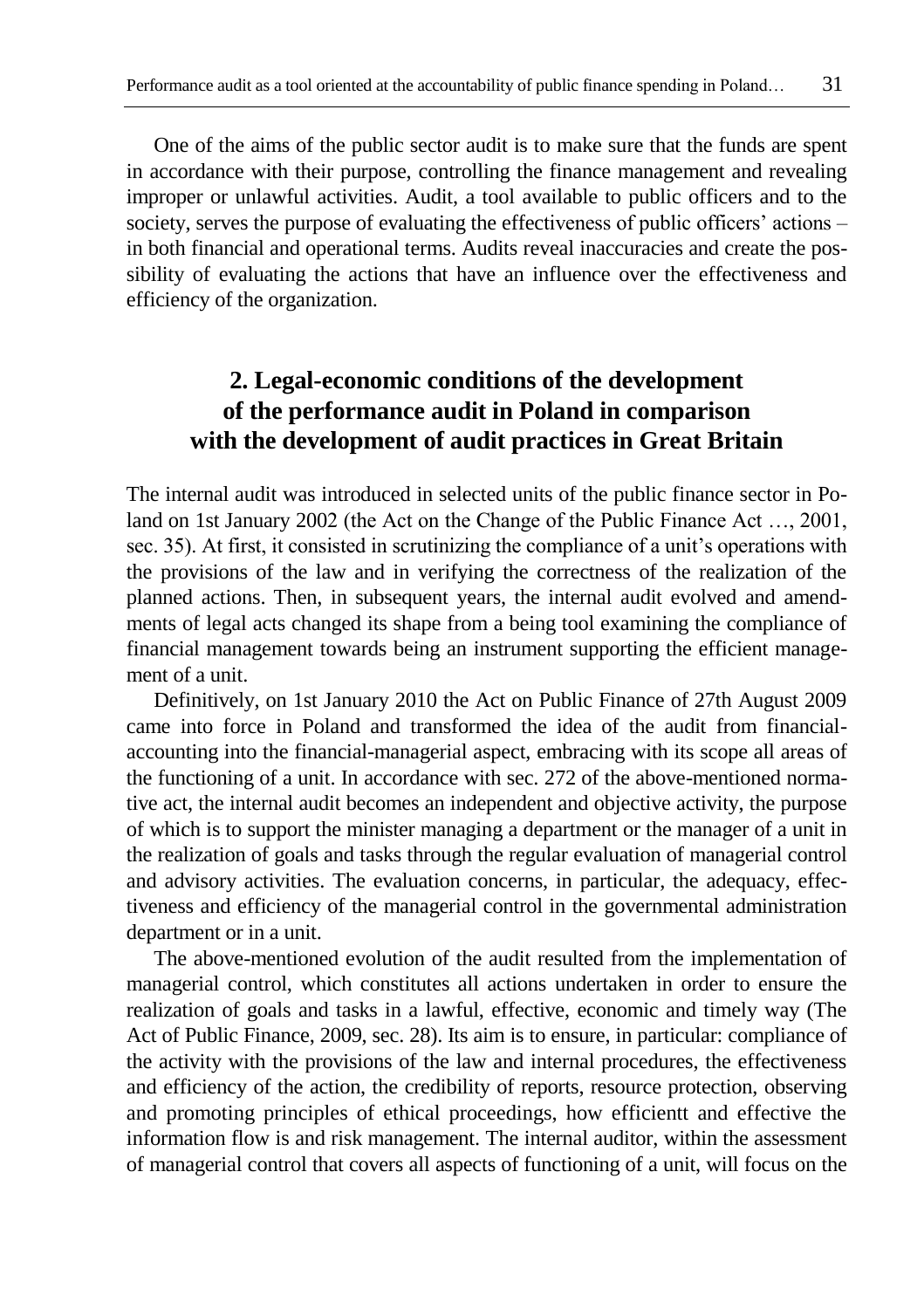goals of a unit and the efficiency of their accomplishment (Kołosowska and Bartoszewicz, 2014, p. 1247).

The above direction of the development of the internal audit brought the necessity to change the attitude towards internal audit, from a compliance audit into a performance audit<sup>1</sup>.

The performance audit is defined by the Ministry of Finance in Poland as: "regular, intentional, organized and objective examination of action undertaken within the public finance sector with the application of the criteria of effectiveness, efficiency and economy. It provides an assessment of actions undertaken by units to their decision-makers/managers. In addition, the gathered information, observations and recommendations serve to promote a responsible, honest and effective manner of conducting the activity within the sector" [*Performance Audit. Methodology* (*suggestion*), 2008].

Within the performance audit one may distinguish (Lisiecka, 2012):

- an audit based on effectiveness the assessment of the results of the task execution,
- an audit based on efficiency the efficiency of the product/service, unit costs, indices, e.g., those presenting the level of the use of the resources, service lead time, etc., are subject to verification,
- $-$  an audit based on economy the examination of the scope in which the use of the resources was minimized (financial means, personnel resources, equipment, rooms) and the quality of the tasks was taken care of during the realization of those tasks.

It should be stated that "performance audit" is a wide term so in the context of the effectiveness of public finance spending it will be used mainly for estimating the implementation of performance budgets. The research of this field will mainly include (Skoczylas-Tworek, 2013, pp. 200–201):

- I. Comparative analysis of the level of government spending in recent years considering the realization of tasks and aims the money was supposed to be spent on.
- II. The evaluation of established legal and organizational regulations in the scope of managing public finances in an organization.
- III. Creating a set of evaluation criteria of planning effectiveness and efficiency and spending means as well as verifying methods and techniques taken to analyze the processes in terms of rationality, which require the internal auditors to:

1

<sup>&</sup>lt;sup>1</sup> The performance audit, i.e., the audit of activity, typical of the public sector, in Poland translated as audyt efektywnościowy". The corresponding notions are: value for money audit (the assessment of the ratio of the input to the effects), which means a systematic, intentional, organised and objective examination of the activities within the public sector; and the best value audit, the term used in local government in Great Britain (Knedler and Stasiak, 2014, p. 45).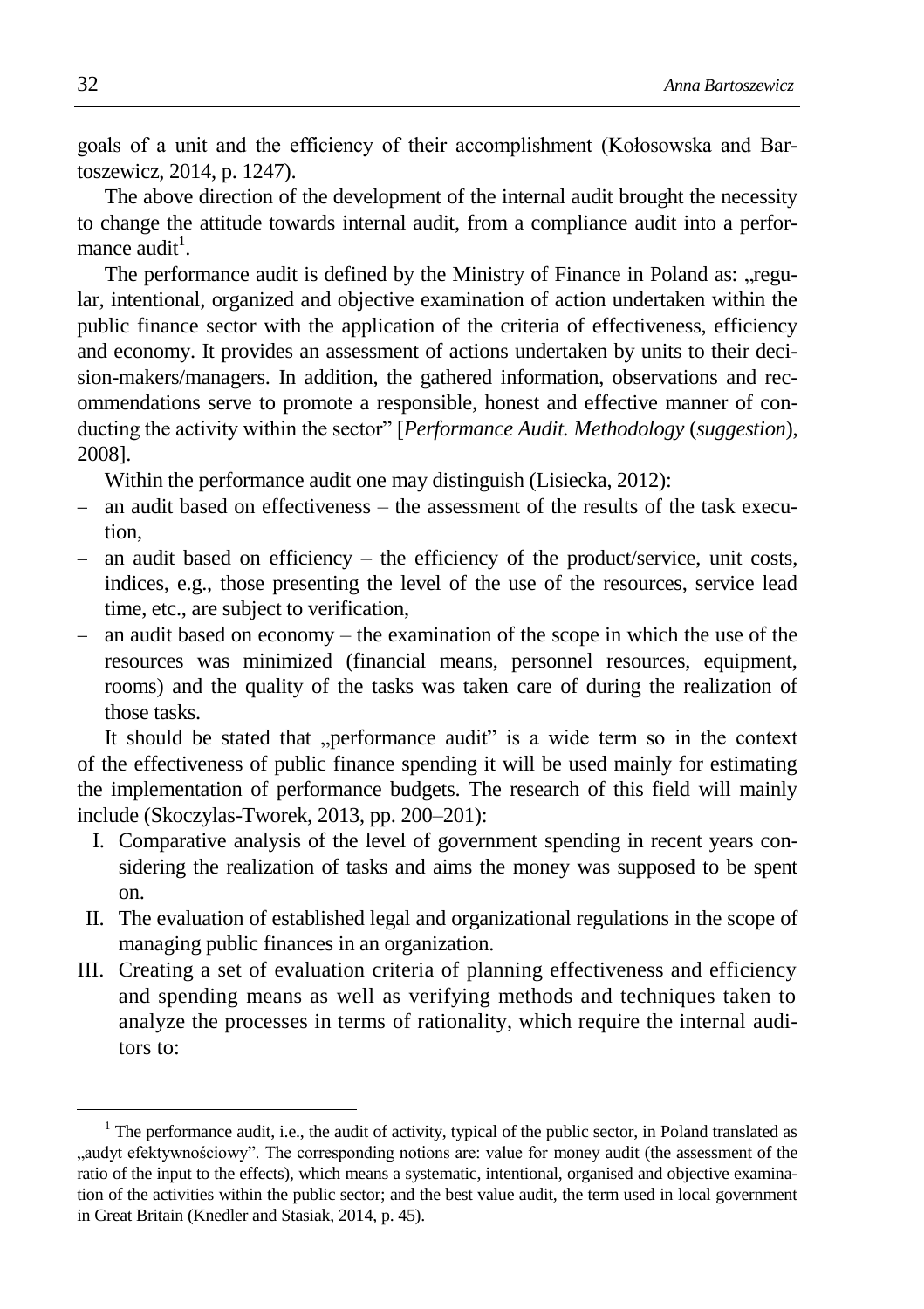- 1) identify the criteria of evaluation of the planning process and public finance spending,
- 2) determining the factors that influence the effectiveness and efficacy of the processes,
- 3) evaluating tools and mechanisms taken during planning and spending public finances considering their rationality.

The number of such audits in the public sector is much smaller than in the private one. It is caused by, among others (Mazurek and Piołunowicz, 2008, pp. 17–18):

- less pressure on the effectiveness of the ways of finance spending,
- greater pressure on fulfilling formal requirements,
- the lack of demand on the part of the administrators and managers for information on effectiveness,
- a greater number of regulations governing the private sector,
- a lack of promotion of changes in audit operation on the part of the auditors themselves.

Despite these conditions, the performance audit is more frequently talked about in Polish public administration. The existence of this notion proves the dire need to separate the way of auditing that concentrates on the operational aspects (Knedler and Stasiak, 2014, pp. 45–46).

Nowak and Skoczylas (2011, p. 180) state that: "The evolution of the internal audit in Poland takes place in a similar way as it happens in the rest of the world, however, it began later and it has proceeded faster. The experience that the Polish public finance sector took from the direction of changes in the development of the audit around the world has definitely influenced the process. At present, the internal audit has become a more useful tool for the organization of the Polish public finance sector – it not only increses information, but it also evolves towards providing the management with ready conclusions and decisions that may result in the growth of the realization of the activities in the organization. Considering such a fast changing process that has happened in public sector units in Poland, and considering the pace of changes around the world, it is difficult to indicate what the next stage of development of internal audits, both in Poland and around the global, will be".

Regardless of the fact that in every country the development and functioning of internal audit may vary, one should emphasise that, generally, the audits are similar considering the fact that they are influenced by some historical, political and economic factors. British audit practices are a suitable model for the development of the internal audit, especially in the context of the performance audit. The choice of Great Britain is obvious for two reasons. The first one refers to the history of auditing – the contemporary internal audit had its beginnings during the industrial revolution in England in the 18th century when the owners of British companies used to employ people responsible for the supervision of financial documents. The role of those supervisors was not to point out mistakes and search for the people responsible but to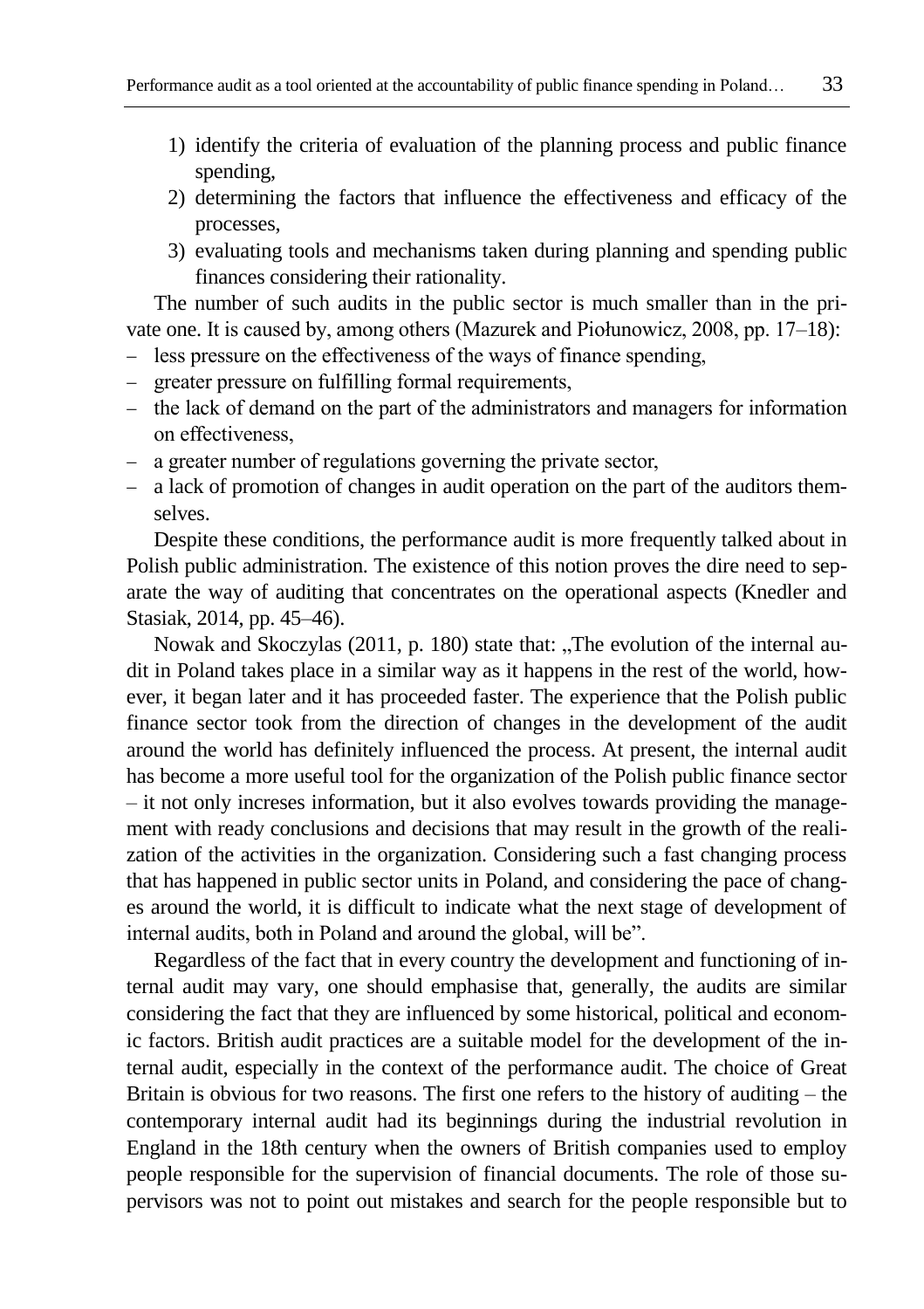evaluate the systems functioning in the given organization. Moreover, there emerged the position of an internal auditor who no longer was a professional accountant or an external auditor, but a supervisor over what is going on within the organization (cf. Piaszczyk, 2005, pp. 11–17). Due to this, the article makes references to the practices of the British audit. The second reason is the vast range of the British performance audits which control the use of the public finance by public institutions, particularly in terms of expenses.

The internal audit in Great Britain functions at the level of particular entities – in departments, executive agencies and other autonomous organizations (Mazurek and Piołunowicz, 2008, p. 8). Although the functioning of the internal audit is not a legal obligation, due to its role in gaining assurance regarding the implemented solutions, it is considered a basic element of management. It means that each ministry and its dependent unit has an internal audit section which is subordinated only to the head accountant and to whom the section reports.

An accounting officer is the person responsible for the implementation of the governmental policies and for supporting the minister. Such an officer is present in each ministry and is also accountable to parliament for the use of the public finances. Moreover, they are liable for the efficient functioning of the internal control system, signing the internal control statement and preparing the annual report. The basic purpose of the internal audit is to provide the accounting officer with an objective evaluation and opinion on the adequacy and effectiveness of the organization in terms of the general management system, as well as the system of the internal control and of the risk management. The internal audit is focused mainly on examining the effectiveness and economy of spending public finances, as well as on revealing frauds and embezzlements (*Internal Audit in EU Countries*, 2012).

Nath identifies 8 possible legal-economic elements that influence the development and current form of auditing in Great Britain. The elements are as follows (Nath *et al*., 2005, p. 8):

- auditor-general influences,
- central and local governments,
- government fiscal policies,
- pressure from lobby groups,
- statutes and legislation,
- the public sector accounting profession,
- reorganization of the audit office/general accounting office.

Considering the influence of the above-mentioned elements on the development of the performance audit in Great Britain, the author made an analysis with reference to the development of the performance audit in Poland. The comparison is presented in Table 3.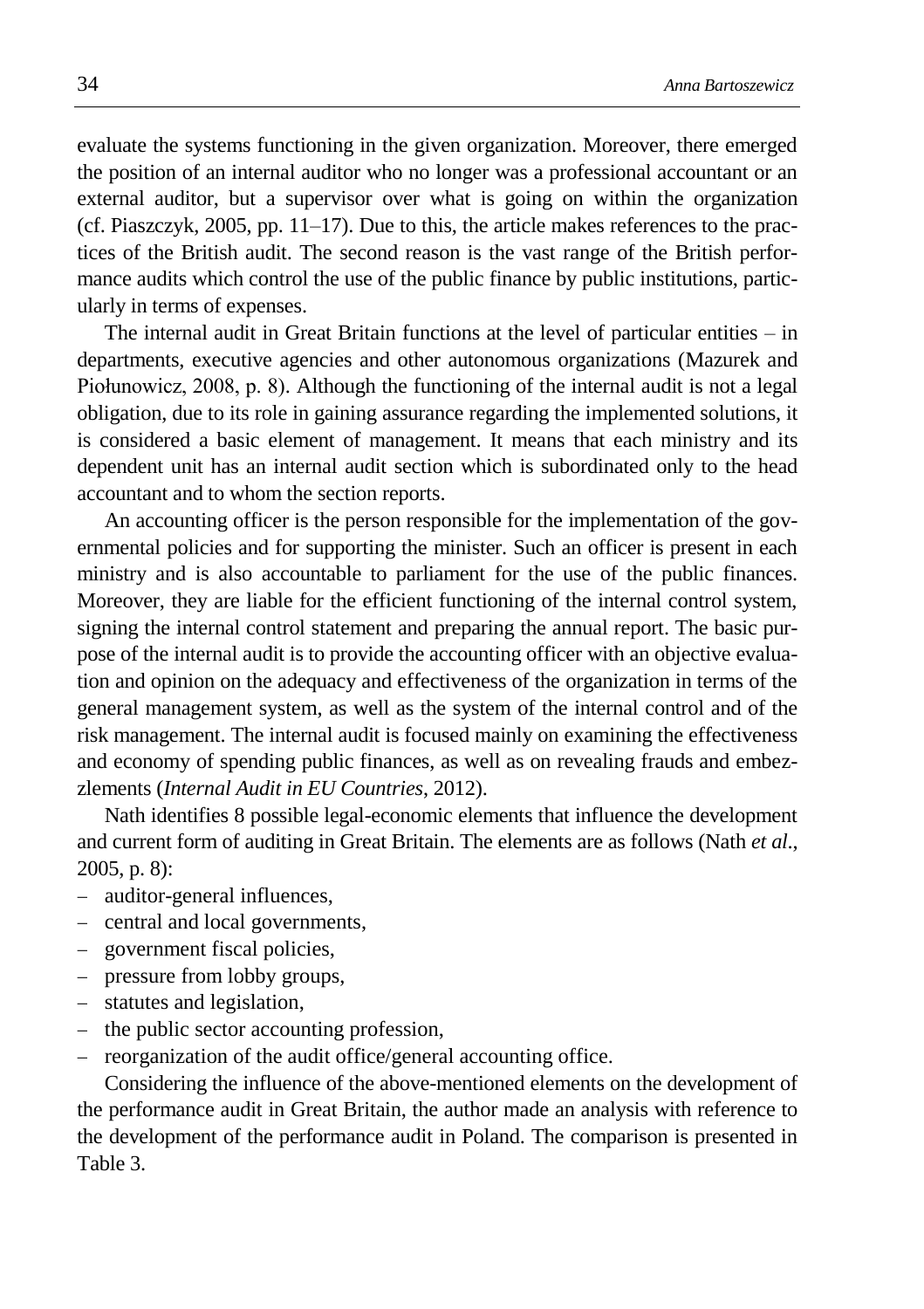|                                               |                                                                     | <b>Table 3.</b> Comparison of factors that influence the development<br>of the performance audit in Great Britain and Poland |                                                                          |
|-----------------------------------------------|---------------------------------------------------------------------|------------------------------------------------------------------------------------------------------------------------------|--------------------------------------------------------------------------|
| Political-economic<br>field                   | Reference to the subject<br>in the British literature               | Factors dominating in the field<br><b>Great Britain</b>                                                                      | Factors dominating in the field<br>Poland                                |
| Auditor-General<br>Influence (UK)             | Flesher and Zarzeski<br>$\widetilde{\Omega}$<br>$\widetilde{\rm g}$ | a part of formal reporting but independent<br>· Including performance auditing reports as                                    | • Recommendation of the Minister of<br>Finance (as good practice) of the |
| Minister of Finance<br>Influence (PL)         |                                                                     | • Personal and Professional influence of<br>of annual audit report                                                           | need to use the performance audit<br>for economic, effective and effi-   |
|                                               |                                                                     | Auditor-General                                                                                                              | cient public finance<br>management                                       |
| 2. Central and local                          | Flesher and Zarzeski                                                | • Review of 1972 Local Government Act in                                                                                     | • A greater number of tasks of $gov$ -                                   |
| governments                                   | $(2002)$ ; Grimwood and                                             | 1982 UK                                                                                                                      | ernment administration units and                                         |
|                                               | Tomkins (1986); Pendle-<br>bury and Shreim (1990,                   | · Improve financial management and effi-<br>$\mathop{\rm cav}\nolimits$                                                      | · Introducing performance-based<br>local government units                |
|                                               | 1991)                                                               | Economic reforms in the Public Sector                                                                                        | budgeting                                                                |
|                                               |                                                                     | Shift in public administration from re-                                                                                      | · Increased allocation of funds from                                     |
|                                               |                                                                     | source allocation based on equity to con-                                                                                    | the European Union                                                       |
|                                               |                                                                     | cepts of efficiency in the management of                                                                                     |                                                                          |
|                                               |                                                                     | public sector resources                                                                                                      |                                                                          |
| 3. Government fiscal                          | Yamamoto and Watanabe                                               | • Growth of public sector and increases in                                                                                   | • Growth of public sector and in-                                        |
| policies                                      | (1989)                                                              | government spending                                                                                                          | creases in government spending                                           |
| 4. Pressure from lobby   Flesher and Zarzeski |                                                                     | • Calls from social and political lobby                                                                                      | Social pressure on the effectiveness                                     |
| groups                                        | (2002); Thompson (1996)                                             | groups for greater government accounta-                                                                                      | of tasks and the appropriateness of                                      |
|                                               |                                                                     | bility in the management of public sector                                                                                    | public finance spending                                                  |
|                                               |                                                                     | resources at national level due to:                                                                                          | Social demand for public finance                                         |
|                                               |                                                                     | a) increased public awareness of govern-                                                                                     | accounting of the government                                             |
|                                               |                                                                     | ment fiscal policy                                                                                                           | Government pressure on better                                            |
|                                               |                                                                     | b) an increase in government spending                                                                                        | results of units (reports on tasks                                       |
|                                               |                                                                     | c) increase in taxes to fund new public                                                                                      | realizations)                                                            |
|                                               |                                                                     | sector programs                                                                                                              |                                                                          |

Table 3. Comparison of factors that influence the development of the performance audit in Great Britain and Poland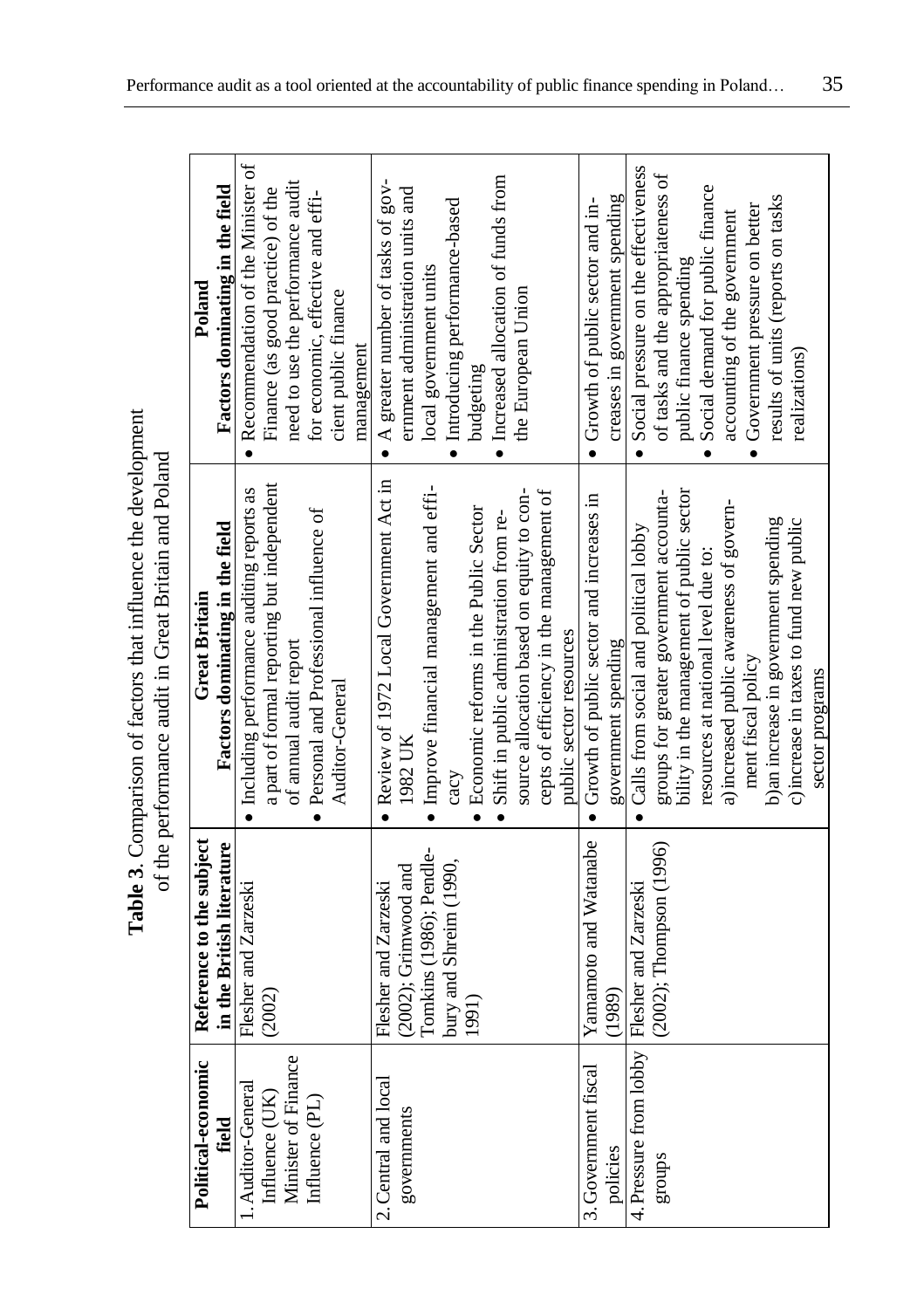|                                           |                                          | <b>Table 3.</b> Comparison of factors that influence the development<br>of the performance audit in Great Britain and Poland (cont.) |                                                                              |
|-------------------------------------------|------------------------------------------|--------------------------------------------------------------------------------------------------------------------------------------|------------------------------------------------------------------------------|
| Political-economic                        | Reference to the subject                 | <b>Great Britain</b>                                                                                                                 | Poland                                                                       |
| field                                     | the British literature<br>$\overline{a}$ | Factors dominating in the field                                                                                                      | Factors dominating in the field                                              |
| 5. Legislation - new                      | Burrowes and Persson                     | Changes to the UK National Audit Act                                                                                                 | • Change of the Public Finance Act,                                          |
| and/or changes<br>to Public Sector        | (2000); Pendlebury and                   | 1983, as a result of the change the UK                                                                                               | coming into force of the Act of 27th                                         |
|                                           | Shreim (1990)                            | Auditor-General was given the mandate to                                                                                             | August 2009 about public finance                                             |
| Audit Act                                 |                                          | undertake the performance audit                                                                                                      | • Introducing the term of internal                                           |
|                                           |                                          |                                                                                                                                      | control by sec. 68 to the Act of 27th                                        |
|                                           |                                          |                                                                                                                                      | August 2009 about public finances                                            |
|                                           |                                          |                                                                                                                                      | • Determining by the Ministry of                                             |
|                                           |                                          |                                                                                                                                      | Finance of the International Stand-                                          |
|                                           |                                          |                                                                                                                                      | ards for the Professional Practice of                                        |
|                                           |                                          |                                                                                                                                      | Internal Auditing as standards for                                           |
|                                           |                                          |                                                                                                                                      | public finance sector units                                                  |
| 6. Influence of the                       | Flesher and Zarzeski                     | · Public sector audit profession contributed                                                                                         | • Compatibility of audits in the finan-                                      |
| Public sector                             | (2002)                                   | to promulgation of the public sector audit-                                                                                          | cial field with research conducted                                           |
| Accounting<br>Profession                  |                                          | ing standards                                                                                                                        | by expert auditors                                                           |
| 7. Reorganisation of the audit office $/$ | Flesher and Zarzeski                     | • Reorganization of the Audit Office or                                                                                              | · Transforming the Internal Audit                                            |
|                                           | (2002)                                   | General Accounting Office led to the ex-                                                                                             | Department in Ministry of Finance                                            |
| general accounting                        |                                          | tended the scope of audit, which included                                                                                            | into The Department of Public Ex-                                            |
| office                                    |                                          | performance auditing                                                                                                                 | penditure                                                                    |
|                                           |                                          | National Audit Office-developing and<br>$\bullet$                                                                                    | • Orienting control activities carried                                       |
|                                           |                                          | providing guidance and auditing state-                                                                                               | out by the Supreme Audit Office to                                           |
|                                           |                                          | ments on the conduct of appropriate per-                                                                                             | the verification of the effectiveness                                        |
|                                           |                                          | formance auditing                                                                                                                    | effectiveness of the units' activities<br>of public finance spending and the |
|                                           |                                          |                                                                                                                                      |                                                                              |

Source: developed by the author on the basis of Nath *et al*. (2005, pp. 8 Source: developed by the author on the basis of Nath et al. (2005, pp. 8-11).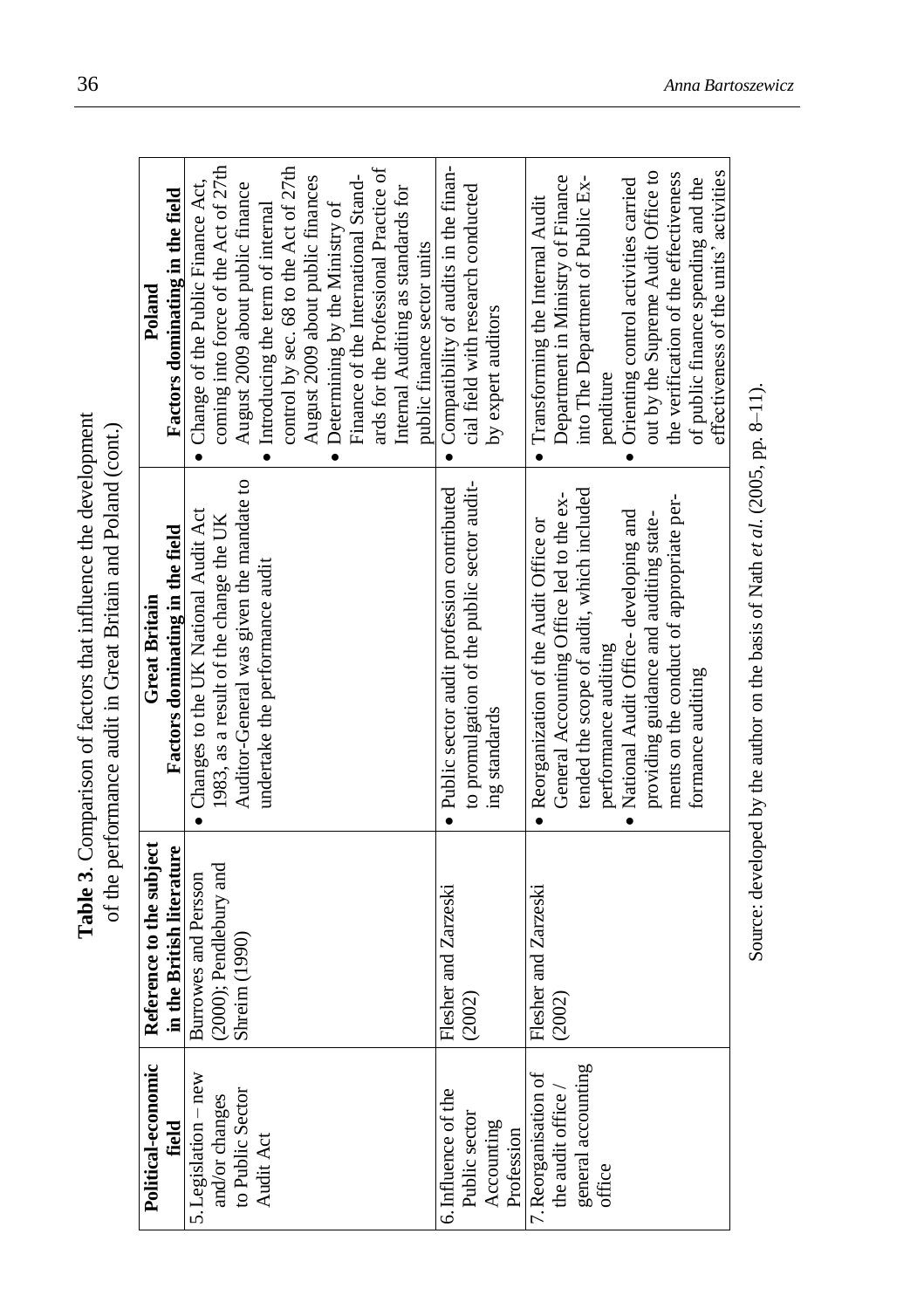The information presented in Table 1, relating to factors that influence performance audit development, proves that the creation and development of the performance audit in Poland and Great Britain was a mixture of political, economic and social processes in seven fields. The indicated points of development are not a closed set, however, the author thinks that they are essential in the performance audit development.

## **3. The activity of the National Audit Office and the Supreme Audit Office controls in Poland in the context of conducting performance audits in Poland**

In both Poland and Great Britain, apart from the performance audit, the rationality of public finance management undergoes additional internal audits conducted by national institutes. However, regardless of the fact that the form of audits is similar in those two countries, one might have the impression that in Great Britain the audits are more detailed and they are more focused on public accounting.

The organization that cyclically checks the rationality of public finance spending of government institutions in Great Britain is the National Audit Office – the NAO (National Audit Office, [www.nao.org.uk,](http://www.nao.org.uk/) access: 20.02.2015). Its role is to prepare reports for Parliament on how public finances are spent by central government<sup>2</sup>. In this way, the governmental institutions may be called to account in the case of improper spending of the public funds, thus the interests of the taxpayers may be secured. The organization is totally independent of the government and is headed by the Comptroller and Auditor General (C&AG) on behalf of whom the employees perform specific tasks.

The following normative acts regulate the functioning of the National Audit Office and the scope of authority of the C&AG:

The National Audit Act (1983),

1

- The Government Resources and Accounts Act (2000),
- Exchequer and Audit Departments Act (1957),
- Exchequer and Audit Departments Act (1921),
- Exchequer and Audit Departments Act (1866). NAO strategy assumes three areas of service:
- informing the government: the core of the success of the organization is the quality of the information on the basis of which the decisions are taken and the efficiency of an entity is monitored;

 $2$  Apart from the NAO, responsibility for public audits in the United Kingdom is divided between: The Northern Ireland Audit Office (NIAO), the Audit Commission, the Auditor General and the Accounts Commission for Scotland, served by Audit Scotland, and the Auditor General for Wales. Due to the limited volume of the given study, only the practices of the NAO were described.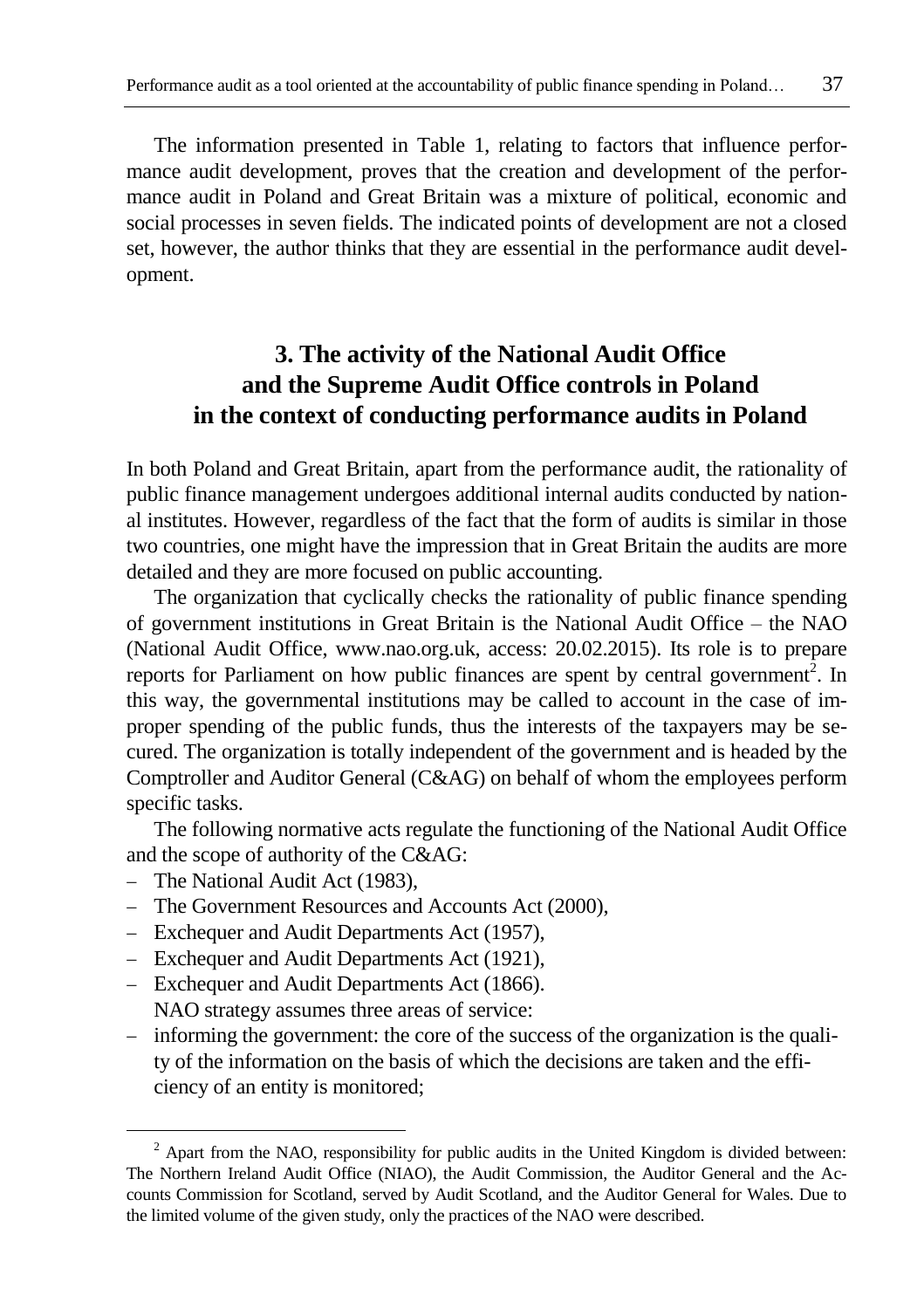- finance management and reporting: help in the cost control and elimination of waste by the improvement of finance management, better understanding of the relationship between the costs and the services provided, and the use of benchmarking to identify the areas where effectiveness can be improved;
- economic service delivery: it implies developing a reliable program and project management, good commercial skills and understanding of the client's needs.

The work of the NAO, on the other hand, is conducted within two fields. The first one concerns financial statements of all governmental departments, agencies and other public institutions. The second one concerns performance audits, and the results of these reports present the effects of the implementation of projects and initiatives by public institutions. Over 60 reports per year are presented by the Auditor General. They include the data and the description of the public expenses that are incurred by government departments and public benefit organizations.

However, in Poland the independent national control authority is the Supreme Audit Office (NIK) that estimates the functioning of the country and the managing of the public finances (Supreme Audit Office, 2015). It has to be emphasized that the assumptions of the performance audit are at the same time in line with INTOSAI Standards and with the operations of the Supreme Audit Office in Poland. The above regulations say that: "The full scope of government auditing includes regularity and the performance audit" and that: "Performance auditing is concerned with the audit of economy, efficiency and effectiveness" (*Standards and Guidelines for Performance Auditing Based on INTOSAI's Auditing Standards and Practical Experience*, 2015). Verification within the above mentioned scope is carried out in Poland by the Supreme Audit Office, in accordance with the Constitution of the Republic of Poland (Constitution of the Republic of Poland, 1997, sec. 203):

- 1. "The Supreme Chamber of Control shall audit the activity of the organs of government administration, the National Bank of Poland, State legal persons and other State organizational units regarding the legality, economic prudence, efficacy and diligence".
- 2. "The Supreme Chamber of Control may audit the activity of the organs of local government, communal legal persons and other communal organizational units regarding the legality, economic prudence and diligence".
- 3. The Supreme Chamber of Control may also audit, regarding the legality and economic prudence, the activity of other organizational units and economic subjects, to the extent to which they utilize State or communal property or resources or satisfy financial obligations to the State".

Consequently, by auditing the performance and verifying the use of the resources of the unit both by performance audits and the Supreme Audit Office controls, the aim is the improvement of accountability and efficiency of public finance sector entities.

The Supreme Audit Office controls offices, institutions and companies which use public finances, while at the same time checking if the subjects carry out their tasks for the citizens in the most effective and economic way. The Supreme Audit Office,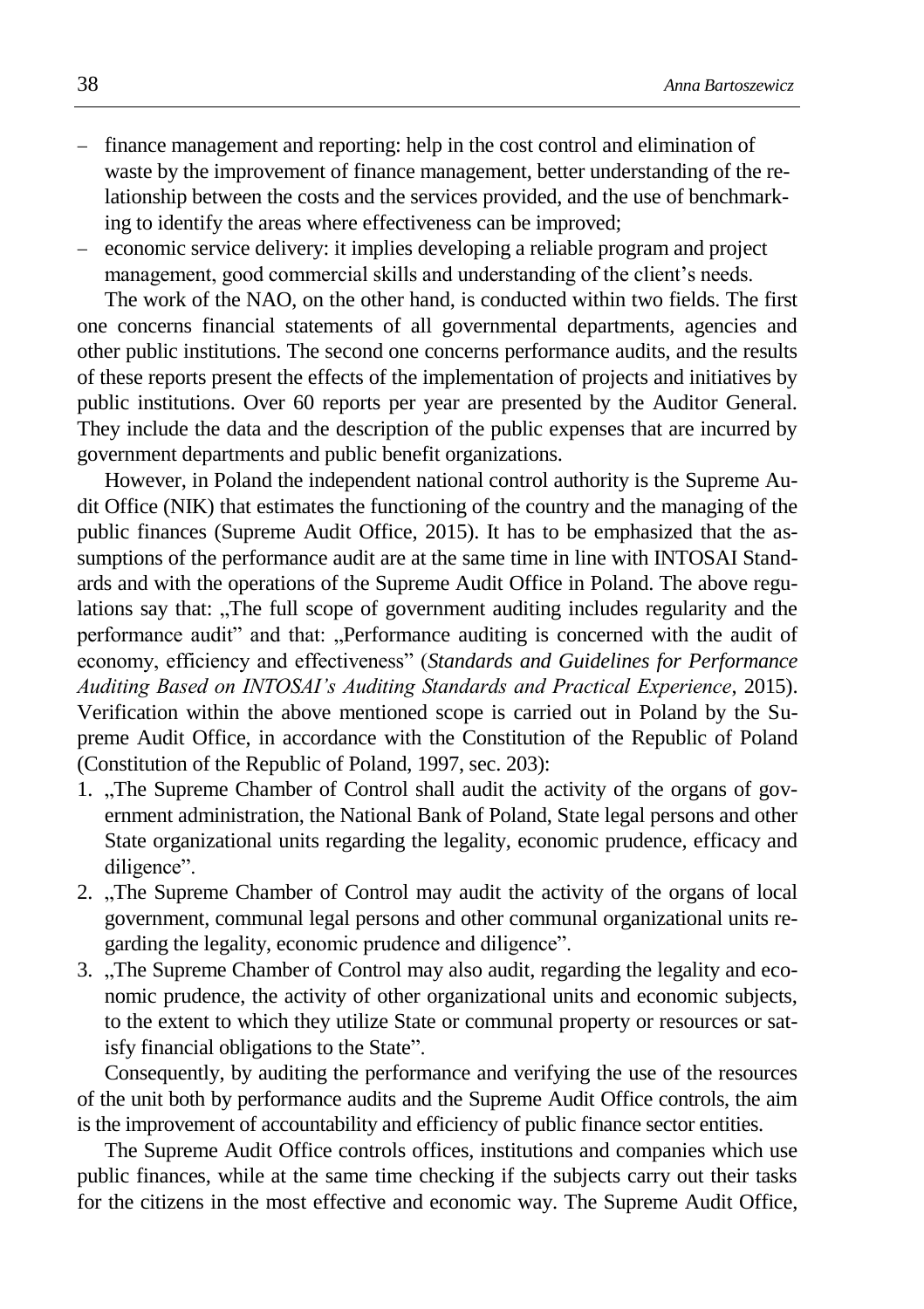owing to its powers, serves as a public finance guard as it cares for the legal, economic, appropriate use and diligent settlement of public money. The Supreme Audit Office not only indicates errors but it also gives possible solutions that aim at improving faulty mechanisms. It shows what aspects work properly in the country and where they should be streamlined. The Supreme Audit Office work is done on the basis of the Act of the Supreme Audit Office of 23rd December 1994.

Annually, over one hundred eighty pieces of information about control results conducted by the Supreme Audit Office are published. The reports include analyses of the most important findings of audits and the general evaluation of the controlled field. Every audit end with a summary given in the form of a report and it is a compendium of the controlled field. The prepared information is presented to Sejm of the Republic of Poland, the President, the Prime Minister and proper government institutions (Supreme Audit Office, 2015).

It should, however, be stressed that the evaluation of the expenses considering their effectiveness in public finance sector units in Poland is made by the Supreme Audit Office relatively rarely (in relation to public finances as a whole) and, what is more, the audits consider the evaluation of activities already done. This system of control is as essential condition of the proper functioning of public finances, but it is definitely not enough to ensure effectiveness (see also Mazurek and Piołunowicz, 2008, p. 6). One may have the impression that it is still an environmental compliance audit conducted by external institutions. There is no vivid division, as it is in the controls conducted by the NAO, which split the controls into financial statements controls and performance controls, which should depict the rationality of public finance spending. At present, the analysis and evaluation of the effectiveness of public finance spending in Polish public finance sector units are included in the typical duties of internal auditors, which prevents the effectiveness programs from being carried out in such a wide range as is done in Great Britain. Staying with this solutions requires, according to the author, the implementation of changes in legal regulations, as the legal aspect of the auditor's independence is insufficiently strengthened, especially in municipal sectors. Still, the auditor is subordinated to the manager of a given unit and the auditor reports all agreements to the manager himself which, in the context of ensuring the effectiveness of managing finances and accomplishing public accountability, is unfortunately not enough.

## **4. The idea of the British value for money program by the NAO and possible problems in conducting performance audits in public finance sector units in Poland**

One of the main tasks of the National Audit Office is the implementation of the value for money program. It consists in performance audits of all government departments, executive agencies and many other public organizations in Great Britain. When the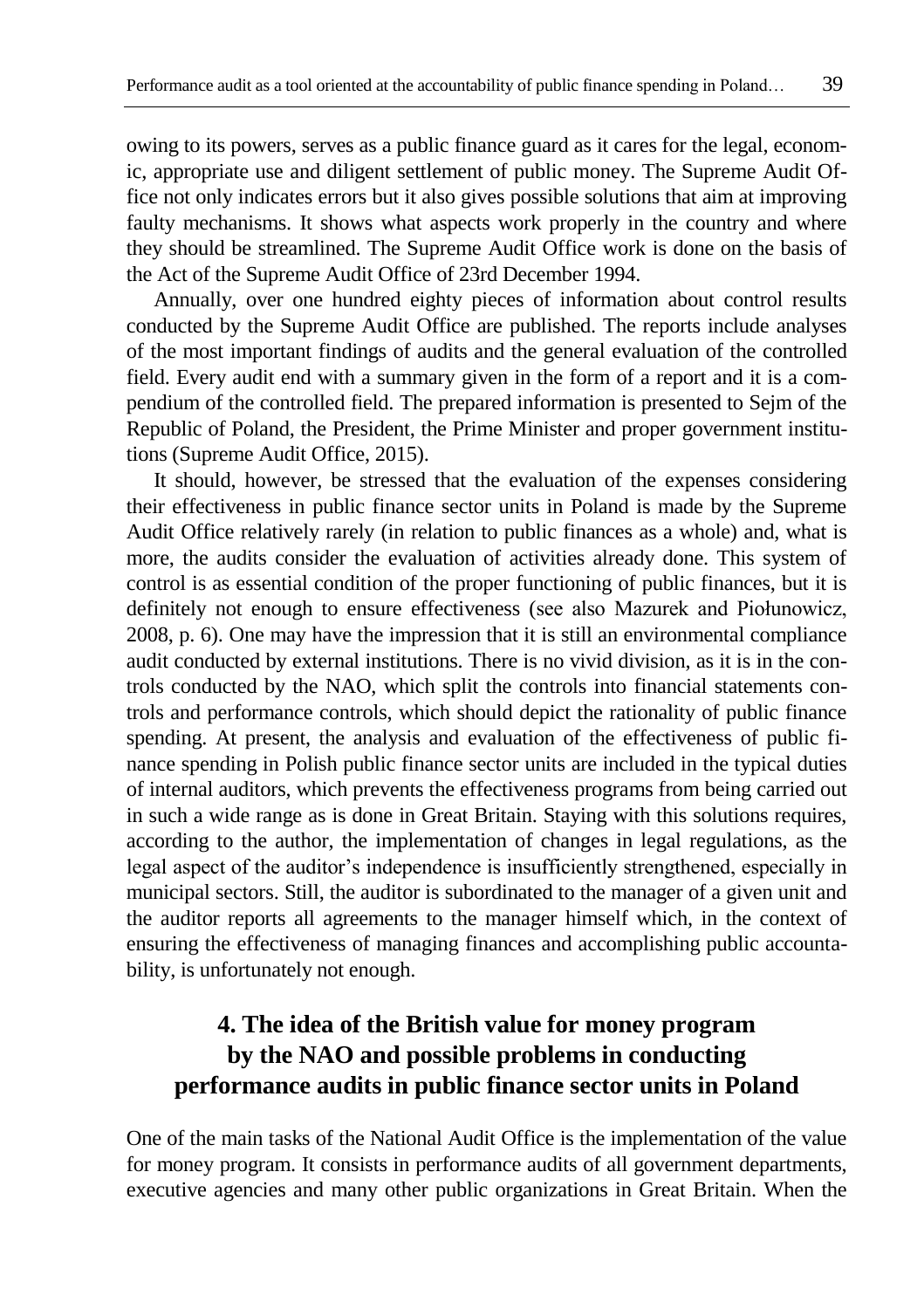NAO presents Parliament with the effects of the conducted audits, it informs them about the achieved goals to which the funds were prescribed, and examines if the public finances are spent in a way that is effective, efficient and economic. The studies conducted by the NAO aim at ascertaining if the entities implement the rule of the three  $E$ s", which means:

- minimum of the use of the resources spend less (*economy*),
- maintain adequate proportions between the production of goods or services and the resources needed to produce them – spend better (*efficiency*),
- maintain adequate proportions between the set goals and the results achieved from the public finances – spend wisely (*effectiveness*).

Conducting value for money studies, the approach and techniques employed by the NAO are innovative approach. Usually, a combination of qualitative and quantitative methods is used.

The most common of these are:

- financial analysis,
- analysis of management information,
- documentary review,
- interviews or focus groups with departmental and other staff,
- literature review,
- surveys of practitioners or service users,
- benchmarking with other organizations or other countries.

The NAO plans its audits on the basis of the suggestions by the Committee of Public Accounts, however, it is the Comptroller and Auditor General (C&AG) who, in the end, determines the entities to be examined. The performance audits conducted by the NAO can be included within a cycle of consecutive phases. The information on them is presented in Figure 2.

**Figure 2**. The NAO value for money cycle



Source: developed by the author on the basis of [www.nao.org.uk](http://www.nao.org.uk/) (2015) and *Value for Money Handbook. A Guide for Building Quality into VFM Examinations* (2015).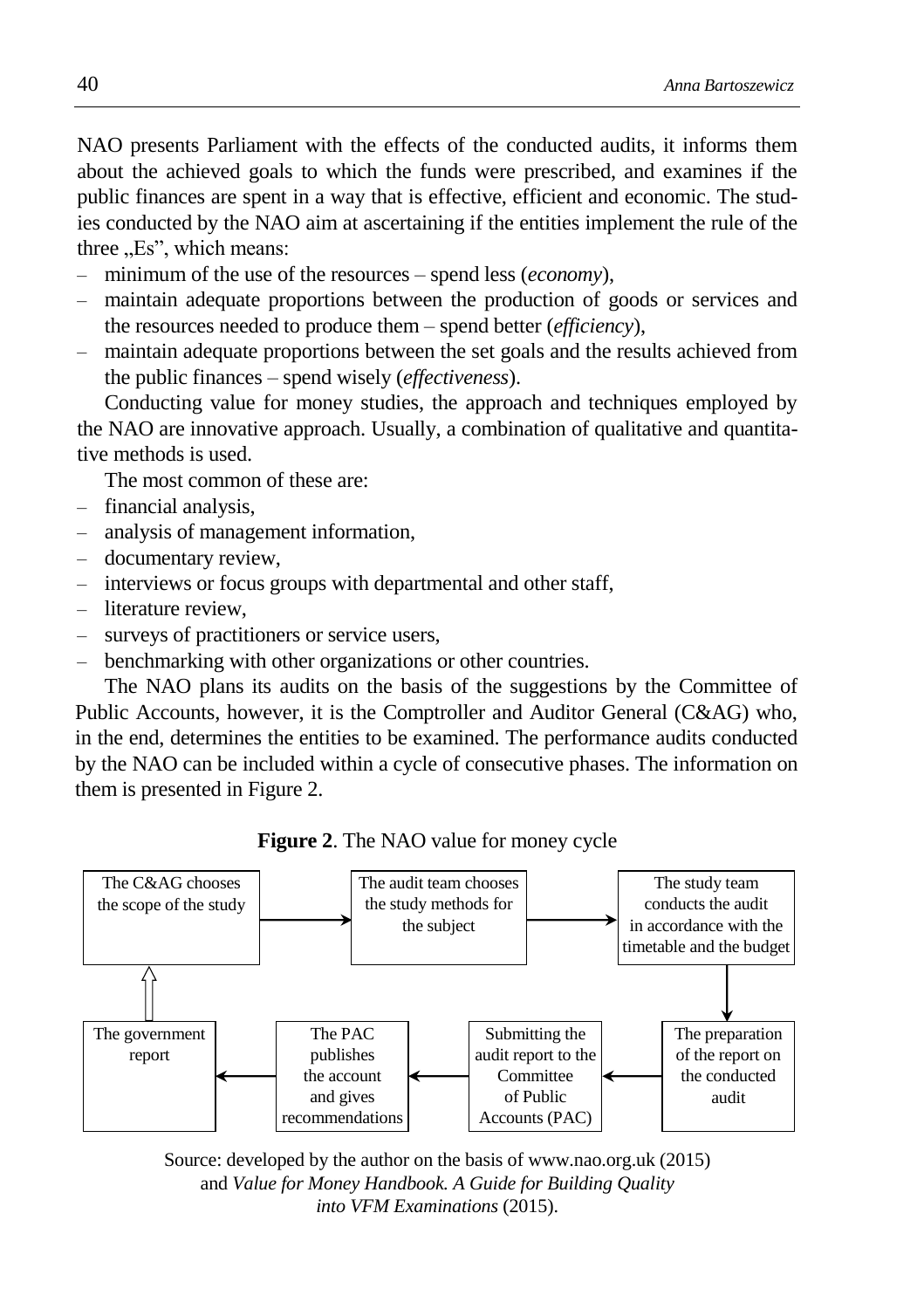Each study by the NAO analyses a particular range of public expenses on the basis of which an independent opinion is issued. It states whether the ratio of the input to the effects has been attained. The reports presented yearly by the Auditor General contain the data and the description of the public expenses that are incurred by government departments and public benefit organizations.

The study usually takes from three to twelve months. During the first phase, the Comptroller and Auditor General take the decisions – based on the opinions of the NAO team – about which ranges will be covered by the value for money study.

Then, the study team decides on the methods that will help to achieve the established goals in the most suitable way. During the third phase, the study methods for the given subject are chosen and the study is conducted in accordance with the timetable and the budget. After the completed audit, the NAO creates a report which includes the conclusions of the study. The report is submitted to the Committee of Public Accounts (PAC) which, having read the report, publishes its own account and gives recommendations to the government. On this basis, the Government issues a report presenting the actions that are to be taken in order to implement the recommendations. During the last phase, the National Audit Office evaluates the actions taken as a response to each of the reports. In some circumstances, the NAO carries out followup studies to measure the progress in the implementation of the recommendations that were given earlier.

The cycle of performance audits designed in such a way allows for the implementation of the accountability process at the same time. This is because the NAO performance reports provide the Committee of Public Accounts with the evidence on the spending of public finances by the Government. Recommendations are given on this basis and the assessment of the government actions takes place. The entire accountability process is contained within the following cycle:

- Parliament grants the funds at the request of the Government,
- the C&AG audits the governmental accounts, examines the expenses and submits the report to Parliament,
- the PAC calls the session and issues its own report,
- the Government responds to the results of the report,
- the NAO monitors the government actions and carries out a follow-up study.

In 2011–2012, the National Audit Office audited £1 trillion of revenue and expenses of 458 governmental accounts and submitted 63 reports to Parliament. Consequently, during these years, the work of the NAO generated £1.1 billion in savings for the taxpayer. The functioning of public services and public finance management was also improved (The Organization for Economic Co-operation and Development, *Assessing the Value for Money of Regulators*, 2013).

The outcomes obtained in Great Britain as a result of implementing the value for money program prove the effectiveness of performance audits, however, after deeper analysis of the issues of the usefulness and effectiveness of this type of audit, inter alia with reference to public finance sector units in Poland, some problems are noticeable.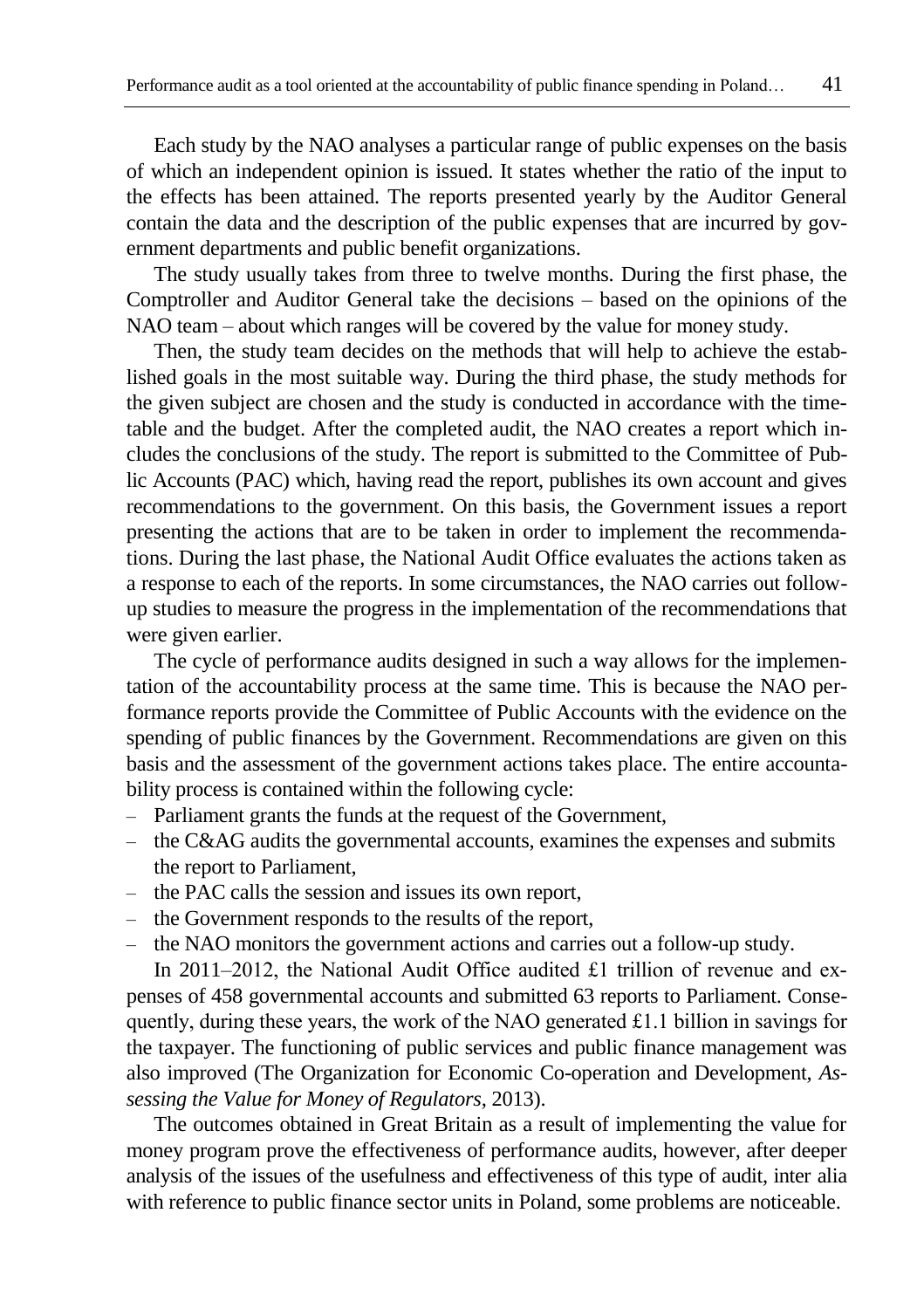The first doubt concerns the measurement of the effectiveness of public spending. According to the definition, effectiveness is  $($ ...) the results of the taken activities described with relation of the effects to the outlays, when the relation should approach optimum" (Guziejewska, 2008, p. 72). We talk about effectiveness only when one can precisely determine the outlays and effects, and in the public finance sector it is not always possible (Poniatowicz, 2004, p. 330). The main problem applies to the selection of proper measurements to determine the effectiveness and to evaluate the achieved goals.

In the literature on the subject, it is postulated that the effectiveness of public expenditures be measured on two levels – macro- and microeconomics. The macroeconomic analysis tries to find relations that appear between the height and structure of spending and the basic macroeconomic values. One should then search for the effects of public spending among such factors as: economic growth (local, regional or national), inflation or unemployment rate. By contrast, in the macroeconomic effectiveness analysis of public spending one checks how public finances are spent by particular administrators (Tomkiewicz, 2003, pp. 15–16). Moreover, it is recommended that the administrator of finances, together with the auditor who conducts the performance audit, determine how deep the effectiveness analysis will be, which means that one should agree if the evaluation will apply to programs and tasks or to programs, activities, subtasks and tasks (Filipiak, 2011, p. 233).

Another aspect that is debated and that may cause difficulties in conducting a performance audit in public sector units is that the activities' objectives are often multifaceted and therefore difficult to specify and measure. Questions that may arise are: ", What constitutes good service?" and "What constitutes good quality?" Another difficult question, as performance audits can provide a basis for the accountability of elected officials, is how to combine accountability with efficiency incentives (Ohman, 2015, p. 164).

The next thing is that the performance audit implies an interaction between the auditors and auditees. From the adopted point of view, a performance audit constitutes an attempt by the auditor to influence the management of the audited organisation. On the one hand, the auditor, who is the source of the influence, tries to induce changes in the auditee's job performance. On the other hand, the auditee, who is the target of the influence, must decide whether or not he will comply with the auditor's attempt at influence (Morin, 2001, p. 100). According to the team role theory, Alwardat introduces the following types of conflicts which might apply to performance audit situations: (1) a conflict between the performance audit auditors' roles and their own values and standards (person-role conflict); (2) conflict between the performance audit auditors' capabilities and their role requirements (role overload conflict); and (3) conflict between the performance audit auditors and auditees (inter-sender conflict) (Alwardat *et al*., 2015). [For the effectiveness and efficacy of conducting the performance](http://onlinelibrary.wiley.com/doi/10.1111/ijau.12037/full,access:19.08.2015).%20For%20the%20effectiveness%20and%20efficacy%20of%20conducting%20performance%20audit,%20the%20above-mentioned%20conflicts%20should%20be%20immediately%20solved.)  [audit, the above-mentioned conflicts should be immediately solved.](http://onlinelibrary.wiley.com/doi/10.1111/ijau.12037/full,access:19.08.2015).%20For%20the%20effectiveness%20and%20efficacy%20of%20conducting%20performance%20audit,%20the%20above-mentioned%20conflicts%20should%20be%20immediately%20solved.)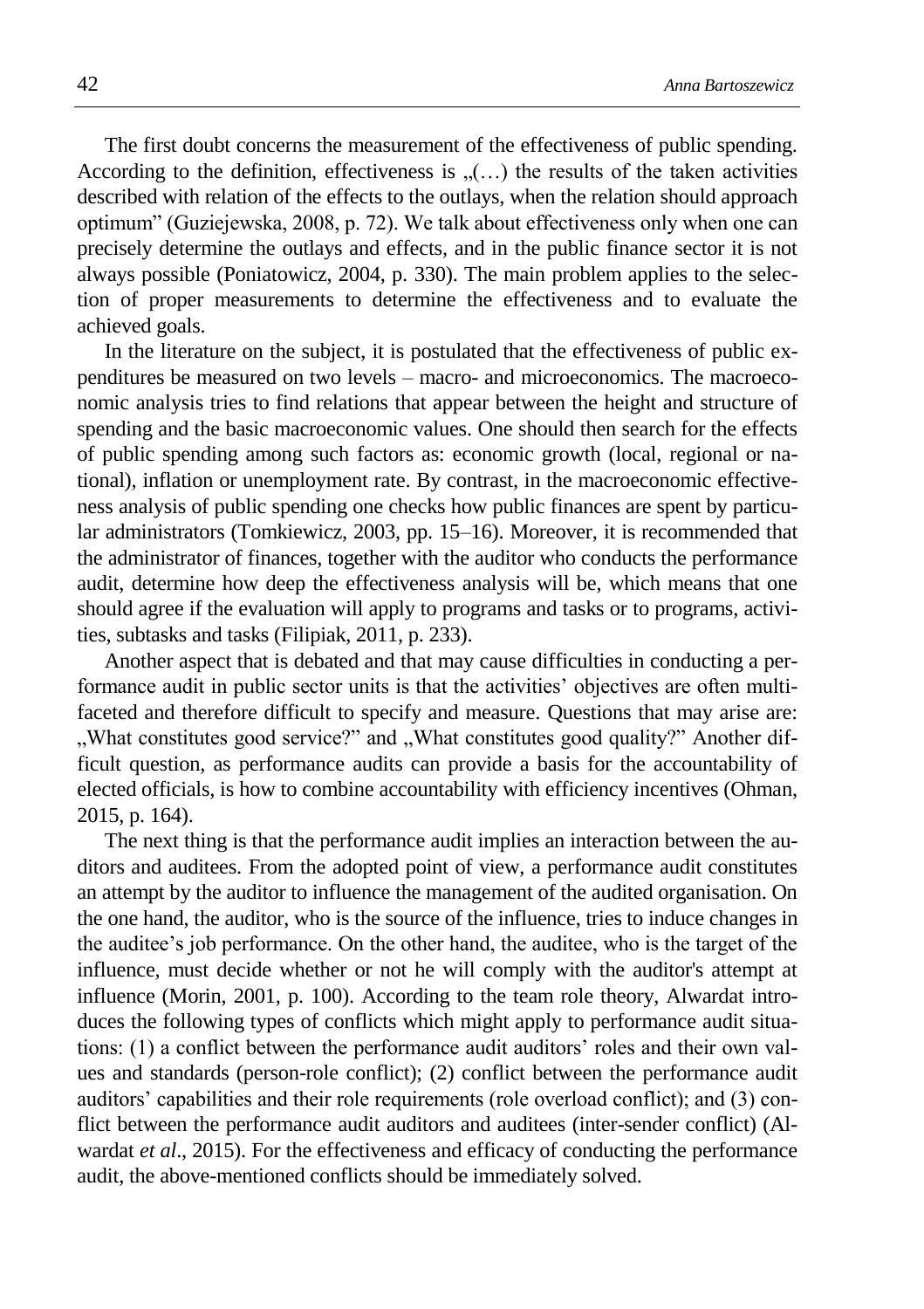One can ask to whom the results of the conducted audits should be presented. Should that be the unit manager? Perhaps the proper solution is to send the reports to higher-ranking officials, for instance to the Ministry of Finance or, in the context of public accountability, the reports ought to be presented to the public.

Skoczylas  $(2012, pp. 110-111)$  indicates that: "Currently the control system and audit are not lucid. There is an organizational disarray because of which legal regulations are repeated and there are no unambiguous and unified definitions used in describing the same phenomenon. Due to that, it is necessary to improve the Polish control system and audit by implementing changes from both legal and organizational points of view. It should be pursued to accompany the changes by building a system that would be founded on work efficiency of institutions and control and audit units that would provide effective functioning of the whole public administration by means of uniform and transparent rules of audit and control organization".

Apart from the doubts presented above regarding the usefulness and possibility of conducting performance audits in Poland, according to the author there are still legaleconomic loopholes that should be filled in order to raise the effectiveness of the performance audit in public finance sector units in Poland (see also: Waściński and Sławińska, 2013, pp. 66–68). They are as follows:

- acknowledging the performance audit as an obligatory management element, not as a statutory obligation;
- cyclical researching the rationality of public finance spending by external institutes, such as the Supreme Audit Office;
- public reports in the form of annual reports of government institutions on their spending and activities;
- reinforcing the activities of audit committees in the context of verifying audit works done by internal auditors;
- reinforcing the group of auditors in order to do the performance audit in its full scope;
- coordinating the activities done during internal audit with conducted controls of external institutions in order not to duplicate the activities.

It should be also stressed that management capabilities significantly increase the effectiveness of the auditing process (Ma and Ma, 2011, p. 5588). Managerial responsibility and the responsibility of ensuring the good management of budgetary funds involve the adoption of modern management principles, the implementation of control systems based on risk assessment, the development of clear and comprehensive rules and procedures for activities, and the practice of an effective audit function. The harmonisation of the structures of public institutions with the requirements of modern society, characterized by performance, efficiency and effectiveness, contributes to the accomplishment of the public system's main objective, to satisfy people's requirements at the highest possible level using the resources available (Beliciu, 2012, p. 496).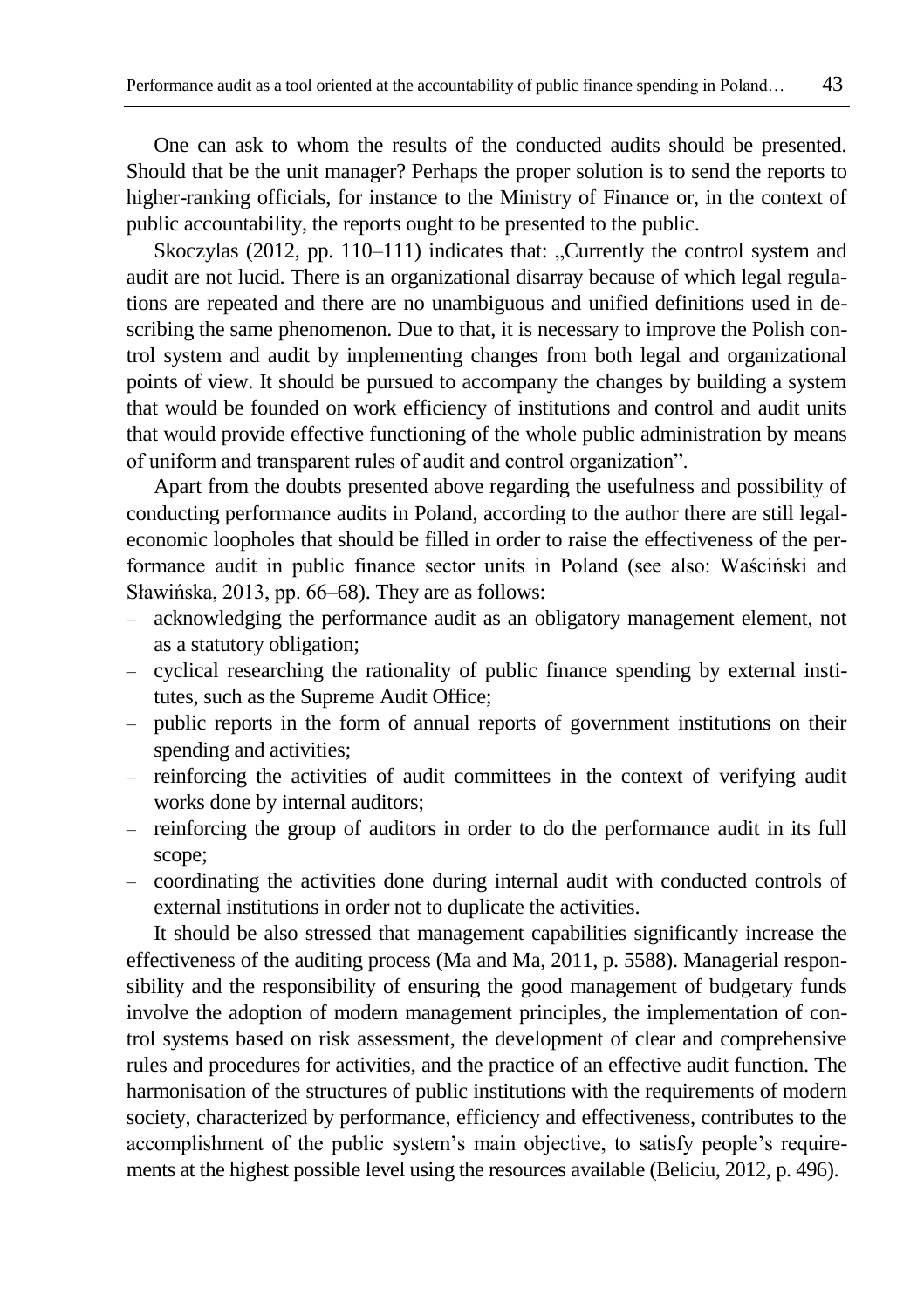### **Conclusions**

Contemporary systems of audit and control within the worldwide public sector have developed significantly since their only original goal was to ensure the accordance of actions with the law. Currently, they are very much oriented at the assessment of the effectiveness of the actions undertaken by public sector institutions.

The modernization of the internal audit systems was of particular importance for public administration managers by helping them to attain good results and to manage in an effective way (Mazurek and Piołunowicz, 2008, p. 8).

Analysis of the operation of internal audits in EU countries conducted by the Department of Audit of the Public Finance Sector<sup>3</sup> proves that the operation of the internal audit is no longer oriented only at examining whether the operation of a unit is consistent with the law and governmental policies (see also: Gołębiowski and Russel, 2012, 2013; Knedler, 2012). Nowadays, the main element of the internal audit is examining the effectiveness, economy and efficiency of the performance of public finance sector units and assuring the Prime Minister and/or the head of the unit that the system of internal/managerial control works well. This approach becomes even more important when one realizes that more and more countries oblige heads of units to report on the state of the internal control (Ministry of Finance, 2015).

The growth of performance auditing in many countries has led to a range of seemingly conflicting observations about their contribution to better public administration, which basically reflect differing political and public expectations of such audits (Barret, 2012, p. 129).

In the article, the author presented arguments for and against the performance audit. Additionally, the author introduced several comparative observations and identified loopholes that require closing in order to raise the effectiveness of the performance audit in public finance sector units in Poland. To sum up, in many units the internal audit still functions as a routine checking of compliance while in some other units it is too integrated with accounting and limited only to the financial sphere (see also Moeller, 2011, p. 31).

Thus, public sector institutions in Poland do not fully use the performance audit, so it is impossible to assess their activity from the point of view of economy, efficiency and effectiveness. It may result from the lack of knowledge of the specificity of the performance audit and the methodology of its conducting by internal auditors, or it is caused by other factors, such as low level of organizational maturity of units. Moreover, in the view of demands made by numerous authors of publications about the performance audit, one should become sceptical about the usefulness and possibility of using the performance audit as a tool in public finance sector units in Poland. Even though it is a tool that indicates many possibilities and changes in the functioning of a unit, in order to make this tool effective, one should implement changes and get rid of

1

<sup>&</sup>lt;sup>3</sup> Currently: Expenditure Policy Department.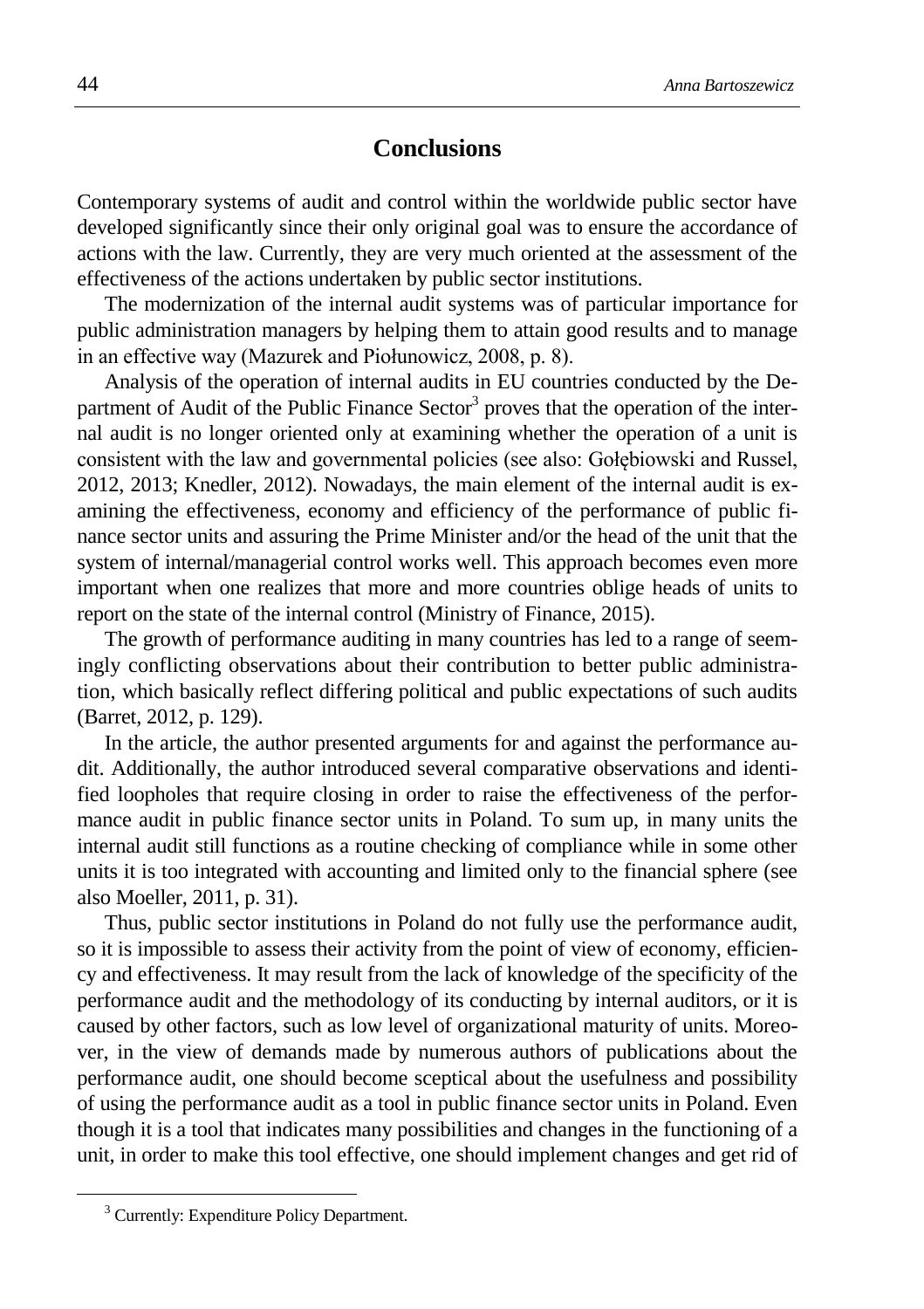some flaws, for instance one ought to think how to raise effectiveness, how the reports should look or how one could solve a possible conflict between an auditor and auditee.

It may be observed that both internal and external audits are only just being transformed towards the concept of aiming at the effects of the audits, because only that attitude, especially in the public finance sector, will give the possibility to assess the use of public means by state institutions and allow for the verification of goals that were achieved by them. At the same time, taking into account the tasks entrusted to public entities and the amount of means they dispose of, focusing only on the compliance of the functioning of a unit with legal regulations, or the correctness of the performance of planned tasks, is not enough. It is important which actions were undertaken by an organization, from the point of view of efficiency, effectiveness and economy.

It should be stressed that coming out of the performance audit in public finance sector units in Poland was a milestone in finding an effective instrument that would enable the effective management of public finances. Even though the practical functioning of the tool in Poland will be noticeable probably in the next couple of years, the possibility to close the above-mentioned legal-economic loopholes may give a chance to make the performance audit fully used in public finance sector units in Poland.

#### **References**

- *Accountability, Performance Reporting, Comprehensive Audit. An Integrated Perspective* (1996), G. Leclerc *et al*., CCAF-FCVI, Ottawa, Canada.
- Alwardat Y.A., Abdelhafid B. (2014), *Value for Money and Audit Practice: Lessons and Facts from the Literature*, "Life Science Journal", vol. 11 (2), pp. 86–98.
- Beliciu V. (2012), *The Cyclic Structure of Performance Auditing in Public Sector*, Proceedings of the 6th International Management Conference Approaches in Organisational Management, 15–16 November 2012, pp. 491–497.
- Barret P. (2012), *Performance auditing – addressing real or perceived expectation gaps in the public sector*, "Public Money and Management", vol. 32, pp. 129–136.
- Burrowes A., Persson M. (2000), *The Swedish management audit: a precedent for performance and value for money audits, "Managerial Auditing Journal", vol.* 15 (3), pp. 85–96.
- Daujotaite D., Macerinskien I. (2008), *Development of performance audit in public sector*, 5th International Scientific Conference Business and Management' 2008, 16–17 May 2008, Vilnius, pp. 177–185.
- Filipiak B. (2011), *Efektywność w zarządzaniu finansami samorządowymi. Skutek kryzysu czy obiektywna konieczność*, "Zeszyty Naukowe", nr 10, Polskie Towarzystwo Ekonomiczne, Kraków, pp. 223–226.
- Flesher D.L., Zarzeski M.T. (2002), *The roots of operational (value for money) auditing in English speaking countries*, "Accounting and Business Research", vol. 32 (2), pp. 93–104.
- *Glosariusz terminów dotyczących kontroli i audytu w administracji publicznej* (2005), Najwyższa Izba Kontroli, Kancelaria Prezesa Rady Ministrów, Ministerstwo Finansów, Ministerstwo Spraw Wewnętrznych i Administracji, Warszawa.
- Gołębiowski G., Russel P. (2013), *Audyt i kontrola w koncepcji New Public Management*, "Kontrola Państwowa", nr 2 (marzec–kwiecień), pp. 18–30.
- Gołębiowski G., Russel P. (2012), *Audyt wewnętrzny w sektorze publicznym w Polsce na tle wybranych państw UE*, "Analizy BAS", nr 12 (79).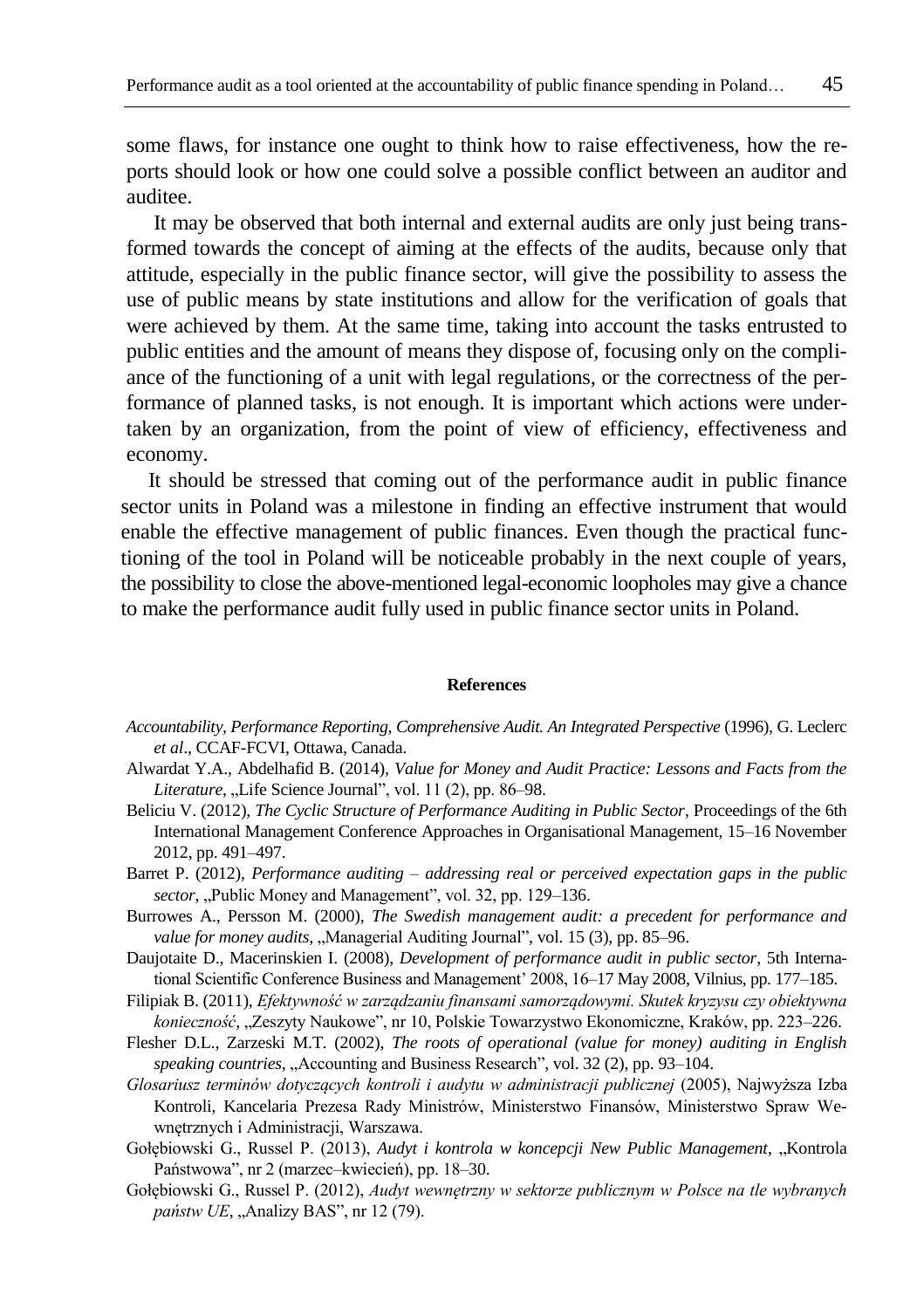- Grimwood M., Tomkins C. (1986), *Value for money auditing towards incorporating a naturalistic approach*, "Financial Accountability and Management", vol. 2 (4), pp. 251–272.
- Guziejewska B. (2008), *Efektywność finansów samorządu terytorialnego*, "Gospodarka Narodowa", nr 5–6, pp. 71–89.
- Johnsen A., Meklin P., Oulasvirta L., Vakkuri J. (2001), *Performance auditing in local government: an exploratory study of perceived efficiency of municipal value for money auditing in Finland and Norway*, "The European Accounting Review", vol. 10 (3), pp. 583–599.
- Kells S., Hodge G. (2011), *Performance auditing and public sector innovation: friends with benefits or strange bedfellows?*, "Asia Pacific Journal of Public Administration", vol. 33, no. 2, pp. 163–184.
- Kincaid J.K., Sampias W.J. (2004), *CGAP Dyplomowany Audytor Sektora Publicznego. Podręcznik do egzaminu CGAP*, Institute of Internal Auditors, Warszawa.
- Knedler K. (2012), *Analiza porównawcza dotycząca audytu i kontroli instytucjonalnej w USA oraz krajach UE, ze szczególnym uwzględnieniem Wielkiej Brytanii, Francji, Niemiec i Włoch*, Opinia dla Biura Analiz Sejmowych, Warszawa.
- Knedler K., Stasiak M. (2014), *Audyt wewnętrzny w praktyce. Audyt operacyjny i finansowy*, Akademia Kształcenia Kadr, Warszawa 2014.
- Kołosowska B., Bartoszewicz A. (2014), *Dział VI. Audyt wewnętrzny oraz koordynacja audytu wewnętrznego w jednostkach sektora finansów publicznych*, [w:] P. Smoleń (red.), *Ustawa o finansach publicznych. Komentarz*, Wydawnictwo C.H. Beck, Warszawa, pp. 1245–1287.
- Lonsdale J. (2011), *Introduction*, [in:] J. Lonsdale, P. Wilkins, T. Ling (eds), *Performance Auditing: Contributing to Accountability in Democratic Government*, Edward Elgar, pp. 1–22.
- Ma J., Ma C. (2011), *Factor analysis based on the COSO framework and the Government audit performance of control theory*, "Procedia Engineering", vol. 15, pp. 5584–5589.
- Mazurek A., Piołunowicz M. (2008), *Audyt wewnętrzny w sektorze publicznym w Polsce diagnoza i propozycje zmian*, Fundacja FOR, Warszawa.
- Moeller R. (2011), *Nowoczesny audyt wewnętrzny*, Oficyna a Wolters Kluwer bussines, Warszawa.
- Morin D. (2001), *Influence of value for money audit on public administrations: looking beyond appearances*, "Financial Accountability and Management", vol. 17, no. 2, pp. 99–117.
- Nath N., Peursem K., Lowe A. (2005), *Public Sector Performance Auditing: Emergence, Purpose and Meaning*, Department of Accounting Working Paper Series, no. 81, University of Waikato, Hamilton, New Zealand.
- Ohman P. (2015), *Performance auditing in the public sector*, [in:] T. Budding, G. Grossi, T. Tagesson (eds), *Public Sector Accounting*, Routledge, Oxford, pp. 163–175.
- Ohman P. (2011), *Value for money and the rule of law: the (new) performance audit in Sweden*, "International Journal of Public Sector Management", vol. 24, no. 2, pp. 107–121.
- Pendlebury M., Shreim O. (1991), *Attitudes to effectiveness auditing: Some further evidence*, "Financial Accountability and Management", vol. 7 (1), pp. 57–63.
- Pendlebury M., Shreim O. (1990), *U.K. auditors' attitudes to effectiveness auditing*, "Financial Accountability and Management", vol. 6 (3), pp. 177–189.
- Piaszczyk A. (2004), *Audyt wewnętrzny*, Stowarzyszenie Księgowych w Polsce, Warszawa.
- Poniatowicz M., Salachna J.M., Perło D. (2010), *Efektywne zarządzanie długiem w jednostce samorządu terytorialnego*, Wolters Kluwer, Warszawa.
- Skoczylas A. (2012), *System kontroli i audytu w Polskiej administracji publicznej*, "Zeszyty Teoretyczne Rachunkowości", t. 67 (123), Stowarzyszenie Księgowych w Polsce, Warszawa, pp. 95–113.
- Skoczylas A., Nowak W. (2011), *Ewolucja audytu wewnętrznego w polskim sektorze finansów publicznych*, "Zeszyty Teoretyczne Rachunkowości", t. 63 (119), Stowarzyszenie Księgowych w Polsce, Warszawa, pp. 155–183.
- Skoczylas-Tworek A. (2013), *Budżet zadaniowy jako wyzwanie dla audytorów wewnętrznych jednostek sektora finansów publicznych*, "Zeszyty Naukowe Uniwersytetu Szczecińskiego", nr 766 (62), pp. 193–207.
- Thompson K. (1996), *Performance auditing: What is it?*, "The Government Accountants Journal", vol. 45 (1), pp. 14–25.